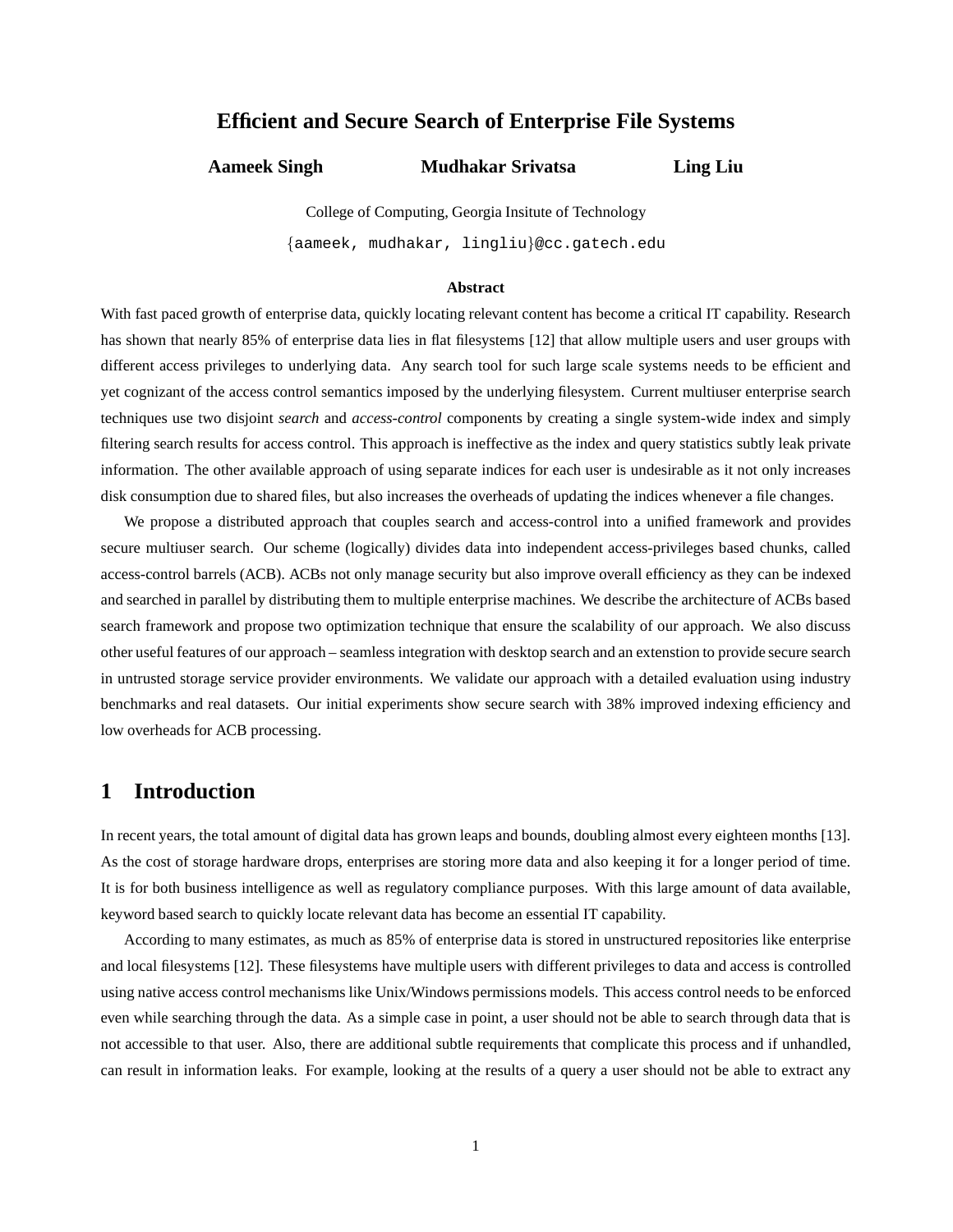information that could not have been inferred by that user by accessing the underlying filesystem. We refer to this principle as *Access Control Aware Search* or ACAS in short. Simply put, ACAS requires that no additional information can be extracted about the filesystem by using the search mechanism. More formally we define it as:

#### **Definition**: *Access Control Aware Search (ACAS)*

Let  $\mathcal{I}_F^U$  be the information that a user U can extract from the filesystem F by accessing it directly (dictated by access rights for  $U$ ) and let  $\mathcal{I}_S^U$  be the information that  $U$  can extract by searching on the indices over  $F$  over any period of time (based on the search mechanism). The access control aware search (ACAS) property requires that  $\mathcal{I}_S^U \subseteq \mathcal{I}_F^U$ .

Surprisingly most enterprise search products in the market, like Google Enterprise [30], Windows Enterprise Search [9], IBM OmniFind [17], do not satisfy the ACAS principle. These tools treat search and access-control as two disjoint components and can result in malicious users extracting unauthorized information using the search mechanism. In their approach, a single system wide index is created for all users and it is queried using traditional information retrieval (IR) techniques (the *search* component). Finally the results (the list of files containing query keywords) are filtered based on access privileges for the querying user (*access control*). However, the ordering and relevance score of results, typically based on Term-Frequency-Inverse-Document-Frequency (TFIDF) measures [33], reveal information that violates the ACAS property. Intuitively, since the index was created based on the lexicon and documents of the complete system, simple post-processing of results would fail to adequately protect system-wide statistics against carefully crafted attacks, for example, obtaining the number of files that contain the word "*bankruptcy*" even when the attacker does not have access to all files containing that keyword. We describe this issue and demonstrate an example attack in §2.3.

A technique that satisfies ACAS can be found in common desktop search products like Google Desktop [6] and Yahoo Desktop [7]. For multiple users on the desktop, these tools create distinct indices for each user on the system, with each user index including all files accessible to that user (the *access-control* component) and then querying only that index for the user (the *search* component). While this satisfies ACAS, it is highly inefficient as it requires every shared file to be indexed multiple times in the indices of each user that can access that file. Since in modern enterprises, a large amount of data is shared by many users, this approach not only causes greater disk consumption (due to increased index size), but the overheads of updating the indices when a file changes also become significant. In addition, the desktop search products incur high overheads to handle dynamism in access control and do not scale well with the number of users and the number of files in the filesystem.

In this paper, we propose a distributed enterprise search technique that couples search and access-control into a unified framework to provide secure and efficient search. We use a novel building block called access control barrel (ACB) that ensures access control aware search. An ACB is a set of files that have the same access privileges for users and groups in the system and by dividing<sup>1</sup> the filesystem data into independent ACBs, we can ensure that the index for a user is only derived from the data accessible to that user in the underlying filesystem, thus satisfying the ACAS requirement.

The ACB-based approach is also space and update efficient as it ensures that each file is included in only a single index. This *minimality* property makes it especially suitable for shared multiuser enterprise environments. In addition, the ACB-based approach elegantly accommodates dynamism in access control while incurring nearly zero cost overheads.

 $1$ This is a logical division and no physical data movement or modification is required.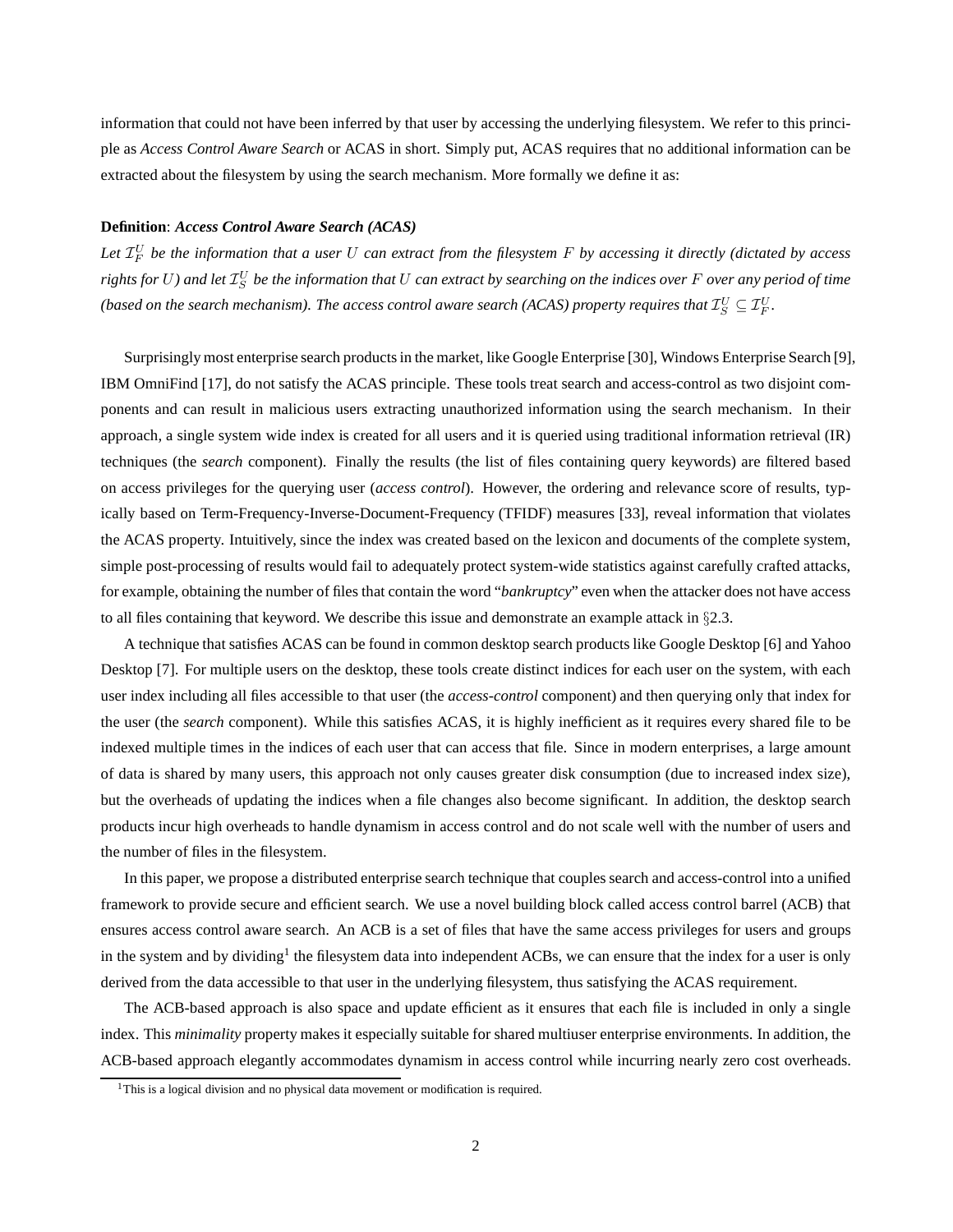Further, by dividing data into independent barrels, data indexing can be distributed to multiple machines for parallel processing. This can significantly reduce total indexing time. We also describe two optimization techniques that ensure the scalability of our approach even in complex enterprise environments.

Besides security and efficiency, the ACB approach has various other benefits in its design. It uses distributed information retrieval [20], which is well suited to searching over *data islands* - enterprise data stored under different administrative domains, most notably PCs and laptops. This is an especially pressing concern in modern enterprises. Finally, using off-the-shelf cryptographic mechanisms our approach can even be extended to support secure search in storage service provider (SSP) environments, where data and indices are stored at an external (untrusted) service provider. ACBs provide an efficient mechanism for key management in this environment. We describe this scheme in §5.2.

In summary this paper makes the following contributions:

- **Access Control Aware Enterprise Search**: In this paper, we have formally characterized the access control problem in enterprise search. We also propose a new Access Control Barrel (ACB) concept that prevents any information leaks to unauthorized users through search.
- **Space and Update Efficiency**: By ensuring that a file is included in a single index, our approach provides superior space and update efficiency. Further, we propose two optimizations that provide a mechanism to ensure scalability of our approach even in complex settings.
- **Distributed Enterprise Search Architecture**: In contrast to existing centralized approaches, we have developed a distributed architecture that parallelizes indexing and search for better performance and is thus better suited to modern enterprises with numerous underutilized machines.
- **Design Extensions**: We also describe two extensions of our ACB-based distributed design seamless integration with desktop search and secure search for untrusted service provider index hosting.

The rest of the paper is organized as follows. In §2, describe relevant details of enterprise storage architecture and discuss current search approaches and their limitations. We describe the design of our approach in §3. We present a detailed evaluation of our approach in  $\S 4$ . We discuss various design benefits of our approach in  $\S 5.2$ . In  $\S 6$ , we describe the related work in this area. Finally, we conclude in §7.

# **2 Background and Limitation of Existing Approaches**

In this section, we cover necessary background of the modern enterprise architecture, that serves as the model environment assumed in this paper. Later, we will discuss the limitations of existing enterprise search techniques in this model.

### **2.1 Modern Enterprise Architecture**

Modern enterprises today are highly data-rich environments with storage capacities running into multiple terabytes and even petabytes in many cases. This data is stored into different repositories like databases, data warehouses, web servers or enterprise file servers. As pointed earlier, a majority of this data resides in flat filesystems [12] and we focus on indexing and search of such filesystem repositories in this paper.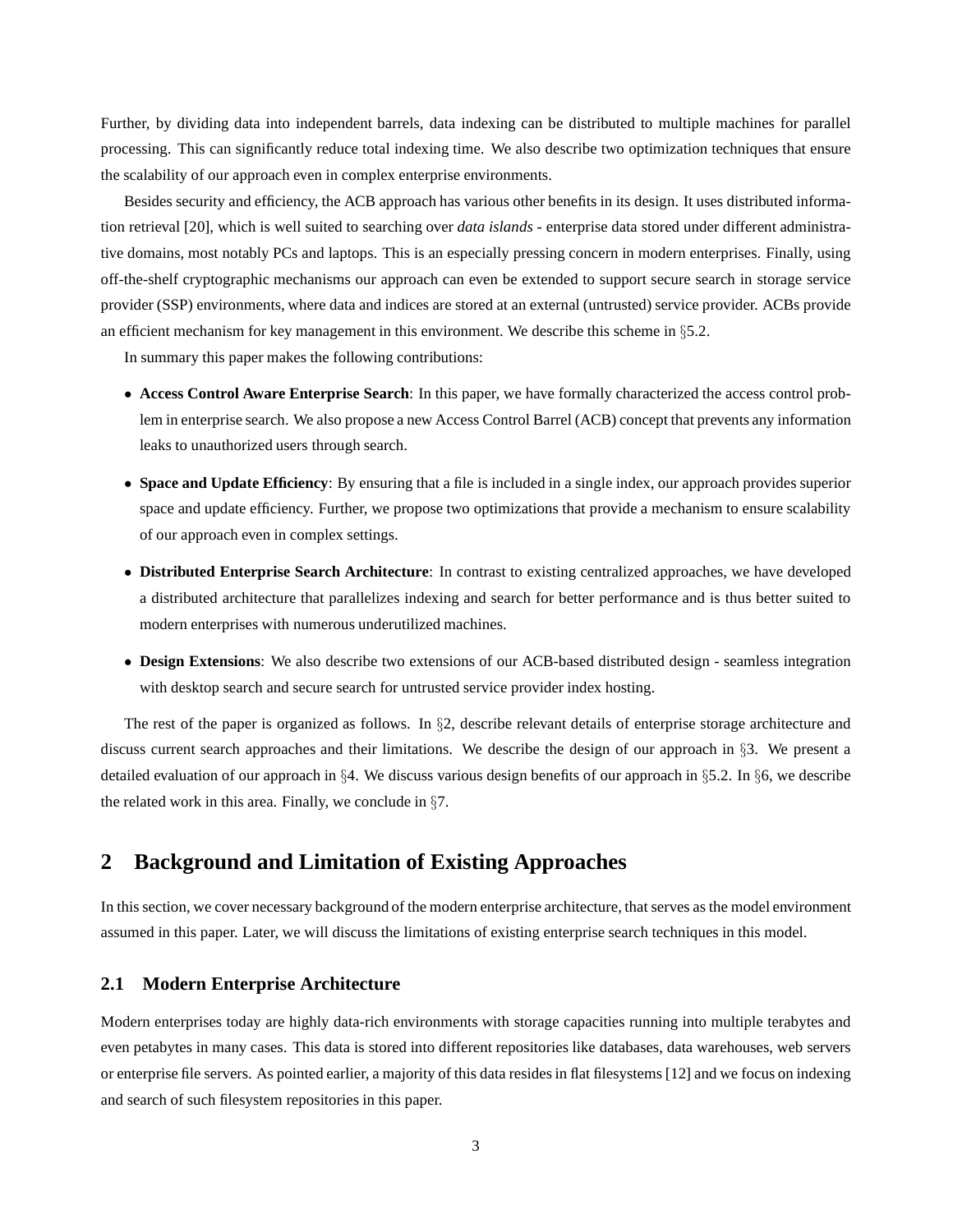

Figure 1: Enterprise Storage Architecture

A typical enterprise storage infrastructure has multiple file servers, most commonly accessed via \*nix based Network File System (NFS) or Windows based Common Internet File System (CIFS) protocols. These file servers could be directly attached to storage systems (Network Attached Storage, NAS architecture as shown in Figure-1) or through a Storage Area Network (SAN). In the context of our work, we only require a common global namespace<sup>2</sup> which is widely supported in both architectures.

On the client side, this namespace is accessed by many always-connected (and mostly wired) enterprise machines. These could be user workstations, shared laboratory machines or application servers. Most of these machines have networked storage (for example, NFS mounted). Some of these machines might also have some local storage that is regularly backed up to global file servers. We call such machines *enterprise machines* since they are under administrative control and thus can be potentially leveraged for indexing and search tasks.

Other prominent client category consists of single-user personal machines like laptops. *Laptops* are notorious for hiding data from administrative control; with intermittent connectivity and frequent suspend-resume, there are no regular backups of their local storage. We call such clients *personal machines* and consider them to be unavailable for administrative usage. There is still substantial interest in the ability to index and search over their local data (as evident by recent desktop search initiatives [6, 7, 34]). However, most current systems offer isolated products for desktop search that can not be seamlessly integrated with *multiuser* enterprise search, an issue we attempt to resolve using our distributed search approach.

Lately, with increased costs of storage management, enterprises have increasingly looked at using outsourced storage services [8, 25]. In such environments, enterprise data is stored remotely (typically encrypted) at a storage service provider's location. Keyword based search on this data is even more important as data access is much slower (thus cannot do a brute-force grep [22] like search). Only downloading relevant content is economically motivated as well since in the revenue models for such services, enterprises typically pay a charge on the number of bytes accessed. For example, the Amazon S3 service [31] costs US \$0.20 for each GB of data accessed. Outsourcing of search indices along with the data seems a natural choice to provide a single point of access. However, current enterprise approaches [30, 17, 9, 3] can not support this as they need a completely trusted search server to do access control at query runtime. In contast, by using

 ${}^{2}$ A global namespace allows enterprise machines to view a common directory structure irrespective of where data is physically stored.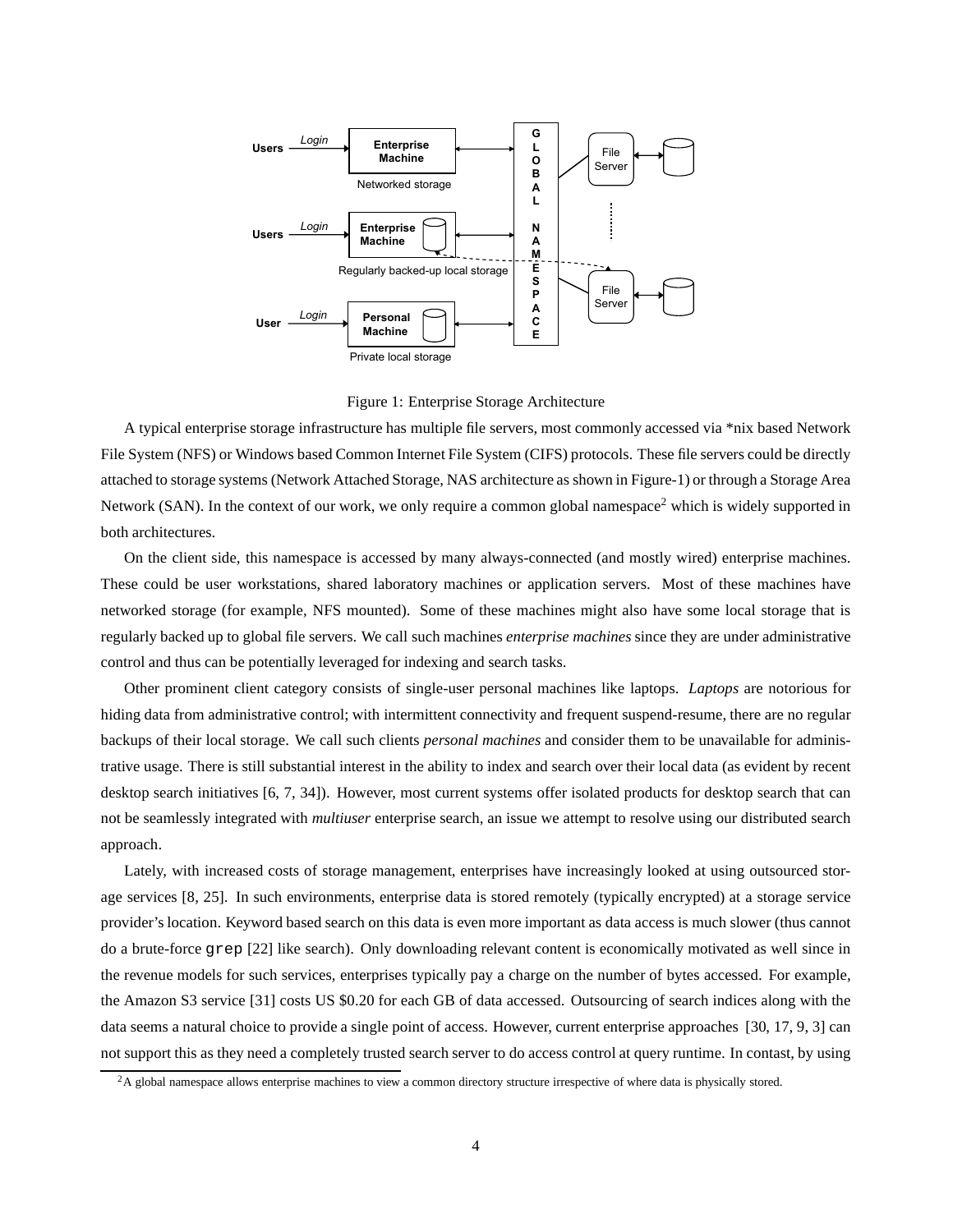a novel access control barrel based primitive, our approach can be extended to support secure search over enterprise data even in untrusted service provider environments. We discuss this in §5.2.

### **2.2 Access Control**

In an enterprise environment, not all data is accessible to all users. Access to data is controlled through the underlying filesystem's access control mechanisms. For example, NFS file servers follow the UNIX permissions model (described below) and Windows-based file servers follow the Windows permissions model. In this work, because of its widespread deployment and easier availability for experimentation, we use the UNIX based NFS architecture (also supported by other \*nix flavors like Linux, FreeBSD). However, as it will be evident later, our work can be extended for Windows based access control models as well.

In UNIX access control model [27] each filesystem object (file, directory<sup>3</sup>) has an associated owner who controls the access to that object. This access can be granted to three classes of users: (1) *owner*, (2) *group*, and (3) *others*. The *owner* is the object owner, the *group* is the user group the owner belongs to (for example, a user group for students, faculty) and *others* are all users except the owner and the group. Permissions for multiple users and multiple groups can be set using POSIX Access Control Lists (ACLs) [14]. Further, the granted access is of three types:

- **Read:** For a file, this means that a user can read a file. For a directory, this allows a user to list its contents.
- **Write:** For a file, the write permission allows a user to write to it. For a directory, it allows a user to create, remove or rename directory contents.
- **eXecute:** For a file, the execute permissions allows running the file as a program. For directories, it allows users to traverse that directory and if they know the names of directory contents (due to read permissions or some out-ofband information exchange), they can then access those subdirectories/files.

In context of indexing and search, there is a need for a notion of **searchability**. Clearly *read* permissions on a file allow it to be searched and *write* permissions do not influence searchability (and are ignored in the process). The *execute* permissions for directories have a non-obvious influence on searchability. Users with *execute-but-not-read* permissions on a directory can access its contents only if they know the exact names of subdirectories or files. As this out-of-band notion can not be adequately and safely captured, consistent with the \*nix find/grep/slocate [22] paradigms, we consider such directories as being not searchable. Formally, searchability is defined as:

**Definition:** *Searchability – A file,* F is **searchable** by user  $u_i$  (or group  $g_m$ ) if there exist read and execute *permissions on the path leading to*  $F$  *and* read *permissions on*  $F$ *, for*  $u_i$  *(or*  $g_m$ *).* 

## **2.3 Limitations of Existing Approaches**

In this section, we explore existing desktop and enterprise search solutions − the two popular options for integrating access control and analyze their pros and cons from security and performance perspectives.

 $3$ We ignore symbolic links in this work and the filesdirectories they point to, are handled through their absolute filesystem path.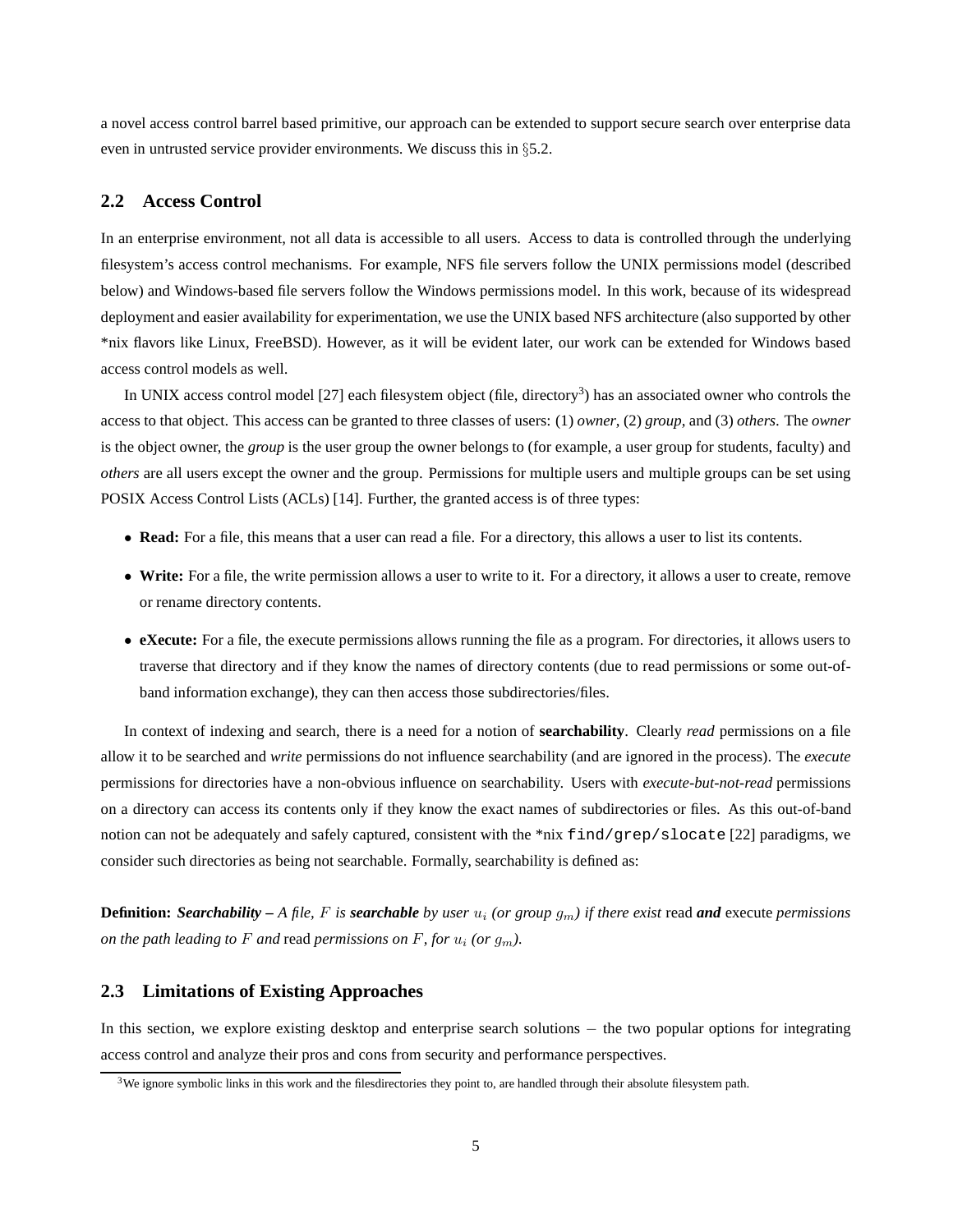Most desktop search products like Google Desktop [6], Yahoo Desktop [7] and MSN Toolbar [34] integrate access control during indexing. Each user has a separate index for accessible files with duplication for files that are shared with other users. This ensures that each user has an index created from data that was accessible to that user, satisfying the ACAS requirement. In addition, there are no additional costs at query runtime for access control based filtering. However, this causes *additional* disk consumption of  $\sum (n_i - 1) * I_i$  where  $n_i$  is the number of users accessing file  $F_i$  and  $I_i$  is size of index for  $F_i$ . Additionally, each update to  $F_i$  causes updates to  $n_i$  indices. In an enterprise, where  $n_i$  could be in hundreds or thousands, such costs can be prohibitive.

The enterprise search products like Google Enterprise Search [30], Coveo Enterprise Search [29] and IBM OmniFind [17] integrate access control at query runtime by creating a single system-wide index and filtering results based on access privileges of the querying user. This provides maximum space and update efficiency. However, querying will be more expensive, especially when access permissions for files in the query results are obtained at runtime, which requires disk I/O for inode lookups. Also importantly, these products do not satisfy the ACAS requirement and by carefully crafting queries, a user can obtain information about the underlying filesystem which could not have been inferred otherwise. Below, we describe an example attack that can determine the total number of files containing a particular keyword even when the attacker does not have access to all files containing that keyword. For example, an attacker could monitor the enterprise filesystem to see the number of files containing the word "*bankruptcy*". A sudden increase in the number of such files could alert him/her to sell off company stock, practically amounting to insider trading. This violates the ACAS property, as this information could not have been determined by the attacker through the underlying filesystem directly.

We assume that the relevance score of a result file  $f_i$  is computed by the standard TFIDF measure

$$
rel(f_i) = \sum_{t_j \in Q} w_{ij} * w_{Qj} \tag{1}
$$

where  $t_j$  are the terms in the query Q and  $w_{ij}$  is the normalized weight of term  $t_j$  in  $f_i$  given by

$$
w_{ij} = \frac{o_{ij} * log\left(\frac{|N|}{n_{t_j}}\right)}{\sqrt{\sum_{t_k \in f_i} (o_{ik})^2 * \left(log\left(\frac{|N|}{n_{t_k}}\right)\right)^2}}
$$
(2)

where  $o_{ij}$  is the number of occurrences of term  $t_j$  in  $f_i$ ,  $|N|$  is the total number of files in the system and  $n_{t_j}$  is the number of files that contain  $t_j$ .  $w_{Qj}$  is defined similarly.

The attacker, Alice, wishes to know the number of documents that contain the term  $t_q$  (e.g. "*bankruptcy*"). The attack works in three steps. First, Alice picks two *unique* terms  $t_1$ ,  $t_2$  (no file contains these terms) and creates two new files:  $f_1$ containing terms  $\{t_1, t_2\}$  and  $f_2$  containing terms  $\{t_2, t_q\}$ . Note that after creating the files,  $o_{11}=o_{12}=o_{22}=o_{2q}=1$ ,  $n_{t_1}=1$ and  $n_{t_2}$ =2. In the second step, she queries for term  $t_1$  and from (1) and (2) she can calculate |N|

$$
|N| = 2^{\frac{1}{1 - \sqrt{\frac{1}{rel(f_1)^2} - 1}}}
$$
 (3)

In the final step, Alice queries for term  $t_q$  and calculates  $n_{t_q}$  from (1), (2), (3). This completes the attack.

$$
n_{t_q} = 2^{\frac{1}{\sqrt{\frac{1}{rel(f_2)^2} - 1}}} \cdot |N|^{\left(1 - \frac{1}{\sqrt{\frac{1}{rel(f_2)^2} - 1}}\right)}
$$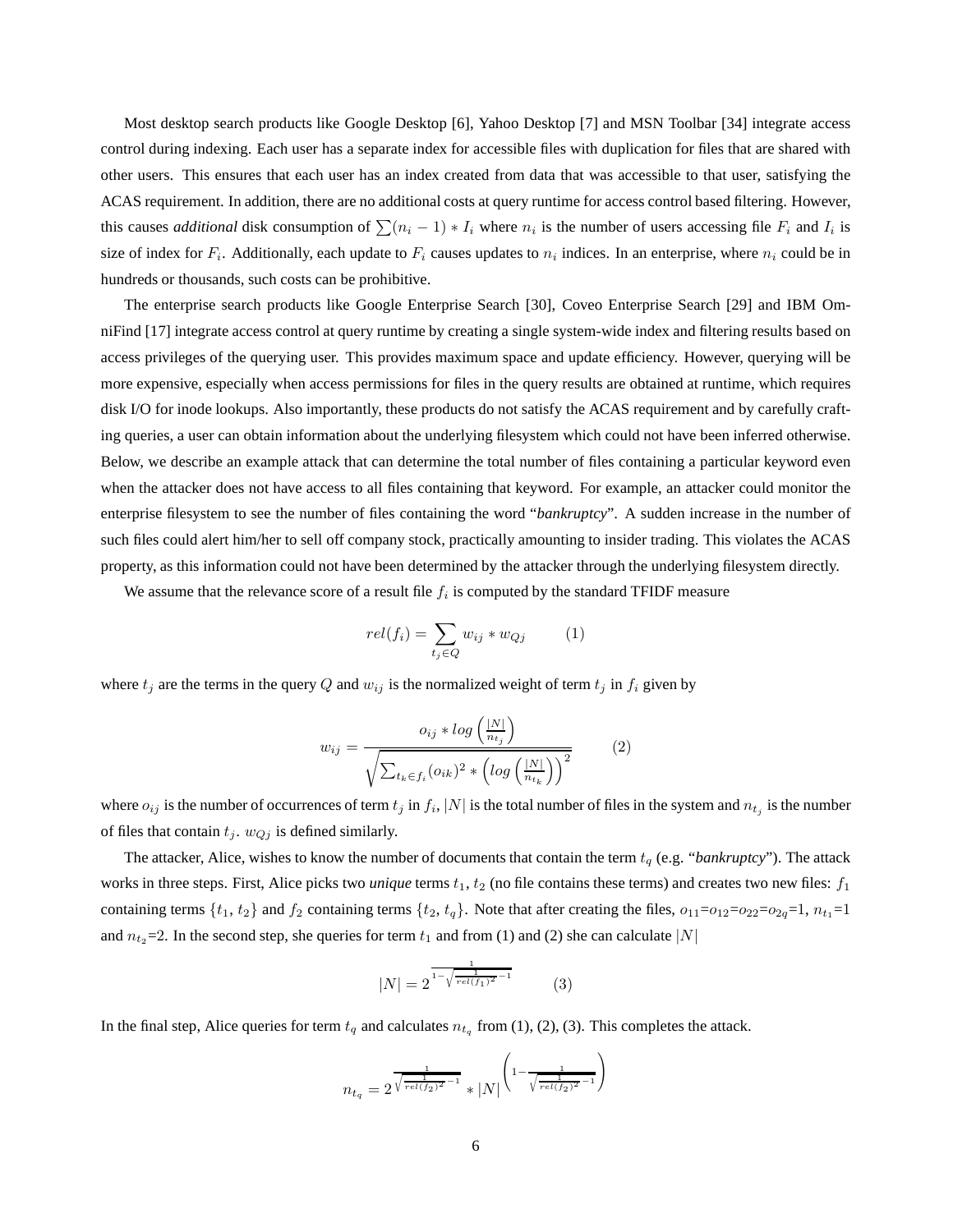Such attacks are possible on most TFIDF based measures including the popular measure Okapi BM25 [28]. Additionally, even when relevance scores are not returned as part of the result, good approximations to  $n_{t_q}$  can be obtained by exploiting ordering of the results [3]. A recent effort [3] describes an ACAS compliant approach that uses a complex query transformation at runtime for access control. Additionally, it requires to maintain access control lists for all files in the filesystem in-memory which is extremely inefficient for large enterprise environments. Also, as we discuss in later sections, our distributed search approach provides various design benefits.

# **3 Distributed Secure Enterprise Search**

Most of the desktop search products are secure but inefficient for enterprise search, whereas enterprise search products are insecure in terms of ACAS. Bearing these issues in mind, we describe the design and implementation of our distributed approach to enterprise search based on the concept of access control barrels (ACBs), which provides both security and efficiency.

### **3.1 Design Overview**

The main design principle of our approach is to efficiently integrate access control into the indexing phase such that the indices used to respond to a user's query are derived only from the data accessible to that user. This will ensure that we satisfy the ACAS requirement and do not have to do access control based filtering on query results. We accomplish this goal with a pre-processing step that (a) constructs a user access hierarchy for the users and user groups in the system (§3.1.2) and (b) logically divides data into access-privileges based *access control barrels (ACB)*. We first provide a brief description of ACBs and then describe in detail how they work in conjunction with the user access hierarchy.

#### **3.1.1 Access Control Barrels**

An ACB is a set of files that share common searchability access privileges (as defined in  $\S 2.2$ ). That is, all files contained within an access control barrel can be accessed (and thus searched) by the same set of users and user groups. For example, one barrel could contain files accessible to user *bob* and another for a user group *students*. Intuitively, the idea of barrels is that if we can efficiently create collections of files based on their access privileges, to provide secure search to a user, we can pick the collections that this user has access to and serve the query using only those indices.

This might sound similar to the index-per-user (IPU) desktop search approaches [6, 7, 34] where all files accessible to a user are grouped into a single collection and files accessible to multiple users are duplicated in their collections. ACBs avoid their inefficiencies by following an additional neat property of *minimality*. This property ensures that each file can be uniquely mapped to a single barrel, avoiding duplicating them in multiple collections (we defer the discussion of implementing such minimal ACBs to the next section). Now, files accessible to multiple users are grouped into *shared* collections and secure search for a user combines the user's private collections with these shared collections using distributed information retrieval [20]. This is efficiently accomplished using the user access hierarchy which is described next. We will also compare the ACB based approach with the index-per-user approach in detail in §4.1.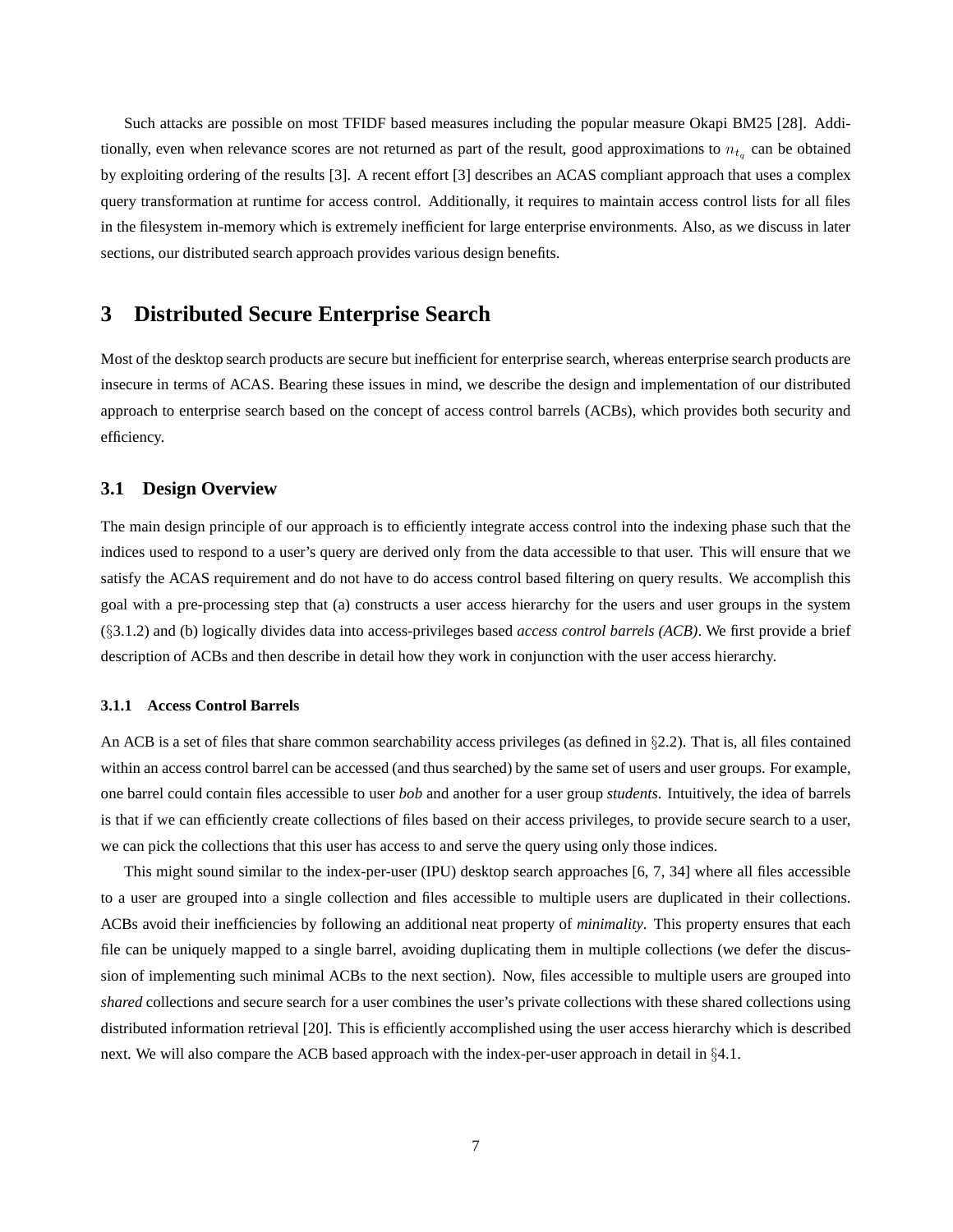#### **3.1.2 User Access Hierarchy**

The user access hierarchy data structure has two main tasks: (1) provide a mechanism to map files to access control barrels, and (2) provide techniques to efficiently determine all barrels that contain files searchable by a user. In what follows, we first give a high level description of the data structure and later detail how the hierarchy is constructed for \*nix permissions model.

For most access control models a user is associated with two types of credentials: (i) a unique user identifier (*uid*), and (ii) one or more group identifiers  $(gid)$  corresponding to the user's group memberships. We represent the set of all such user and group credentials as a directed acyclic graph called Access Credentials Graph or ACG in short. For example, there could be a node for credential  $uid_{bob}$  or  $gid_{students}$ . Every node  $V_i$  in this graph is associated with a corresponding barrel  $ACB_i$ . Our example nodes  $uid_{bob}$ ,  $gid_{students}$  are associated with barrels containing files with searchability privileges to user *bob* and group *students* respectively. Now, mapping files to barrels is equivalent to assigning files to a node in ACG (the first task mentioned above).

For a node,  $V_u$  (associated with the *uid* credential of a user *u*), let  $V_u^*$  denote the set of all nodes in the *directed* graph ACG that are reachable from the vertex  $V_u$ . Our construction of the graph ACG will ensure that a file F is searchable for a user u if and only if F is assigned to some vertex  $v \in V_u^*$ . With this property, the results for user u's query can be computed by combining indices from barrels associated with nodes in  $V_u^*$ . The set  $V_u^*$  can be efficiently determined using a simple depth or breadth first search on the graph  $ACG$ . This accomplishes the second task of the user access hierarchy data structure.

Next, we explain in detail the process of constructing the graph  $ACG$  with aforementioned properties from \*nix-like user credentials. In a \*nix-like access control model a credential  $C$  can be expressed in Backus Naur Form (BNF) as:

$$
C = root | all | P
$$
  

$$
P = uid | gid | P \wedge P | P \vee P
$$
 (I)

Note that root is a special user with super-user privileges and all indicates a credential for all users and groups. We need the ∨ operator on the principles to handle POSIX Access Control Lists [14] that allow associating multiple users and groups with a file F (as opposed to the usual {*owner, group, others*} model (see Section §2.2)). We need the ∧ operator on the principles to handle the implicit conjunction operation that occurs while traversing the directory hierarchy leading to file F (for example, directory  $X/Y$  where X has access only for user group *students*, and Y has access only for user group *grad-students*; only users that belong to both groups can access data under Y). We define an implication operator ⇒ which specifies if one credential can *dominate* another. For example, ∀u, root ⇒ u says that root can access data that any other user can.

Permissions on a file can also be expressed based on a credential defined as above. For example, for a file F that allows access to users x, y and group z, we say that it has a credential  $C_F = \{uid_x \vee iid_y \vee gid_z\}$  and is interpreted to say that access is allowed to users who have a credential that dominates this file's credential (user x has access to  $F$  since  $uid_x \Rightarrow C_F$ ). Now, if we can create a barrel for each such file credential in the system, we can uniquely map a file to a barrel, achieving ACB minimality. While theoretically the total number of barrels (one for each possible access control setting, thus exponential in number of users and groups) can be very large, practically, this is hardly the case as many files in the system share common file credentials. Other studies have also made similar observations, for example, the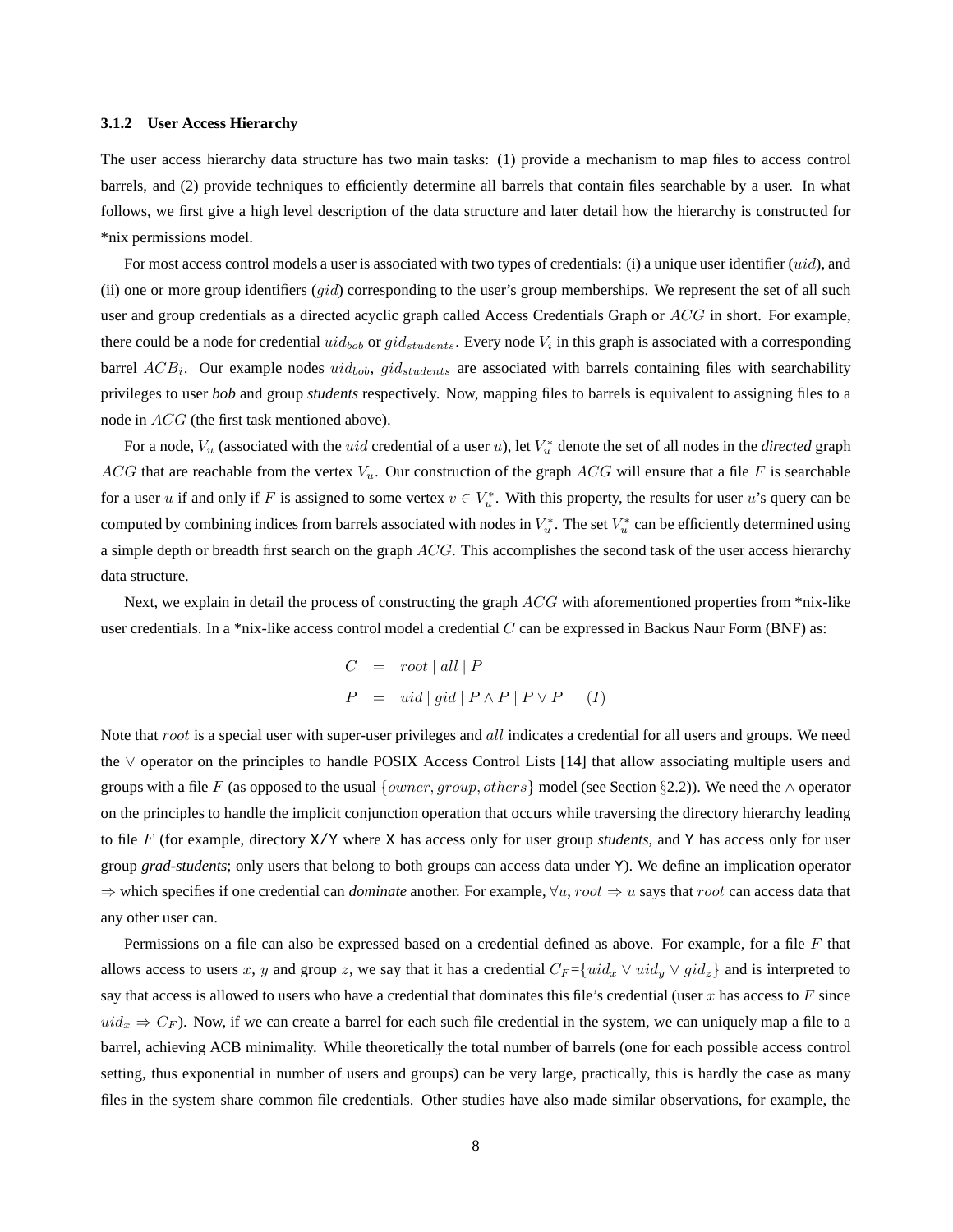filegroups concept of Plutus [18] uses this to ease key management for encrypted data storage. Regardless, in §3.2, we will describe two optimization techniques that address this potential scalability issue.

Finally, we construct the graph  $ACG$  as follows. First, the set of vertices and edges are initialized by adding vertices for all user and group credentials and adding edges for the simple  $\Rightarrow$  relationships:  $root \Rightarrow u \forall u \in U$ ;  $u \Rightarrow g \forall g \in G(u)$ ; for any group  $g, g \Rightarrow all$ , where  $G(u)$  denotes the set of all groups to which the user u belongs to. Formally,

$$
V_{ACG} = \{V_{root}, V_{all}\} \cup \{V_u \mid \forall u \in U\} \cup \{V_g \mid \forall g \in G\}
$$
  

$$
E_{ACG} = \{V_{root} \rightarrow V_u \mid \forall u \in U\} \cup \{V_u \rightarrow V_g \mid \forall u \in U, \forall g \in G(u)\} \cup \{V_g \rightarrow V_{all} \mid \forall g \in G\}
$$

where  $\rightarrow$  indicates a directed edge in the graph.

Next, the ∨ or ∧ nodes are added when we encounter files with such credentials. This is done during the pre-processing step while assigning files to their appropriate barrels (as described in §3.3). For each such file, we insert a new vertex  $V_C$ for the file's credential C. Then, we find the set of all vertices whose credentials minimally dominate the new credential C (say,  $minDom(C)$ ) and for every such vertex,  $V \in minDom(C)$ , we add an edge from vertex V to  $V_C$ . Note that this guarantees that the vertex  $V_C$  is reachable from all vertices that have a dominating credential, by the transitive nature of the  $\rightarrow$  operator on the graph ACG. Similarly, we find the set of all vertices whose credentials are maximally submissive to the new credential C (say,  $maxSub(C)$ ). For every such maximally submissive credential  $V \in maxSub(C)$ , we add an edge from the vertex  $V_C$  to V. Additionally, we remove redundant edges between vertices in  $V_1 \in minDom(C)$  and  $V_2 \in maxSub(C)$  if  $V_2$  is now reachable from  $V_1$  via the new vertex  $V_C$ . Formally, it can be represented as:

$$
Dom(C) = \{V_{C'} | C' \Rightarrow C\}
$$
  
\n
$$
minDom(C) = \{V \in Dom(C) \land \neg \exists V' \in Dom(C), V \in Dom(V')\}
$$
  
\n
$$
Sub(C) = \{V_{C'} | C \Rightarrow C'\}
$$
  
\n
$$
maxSub(C) = \{V \in Sub(C) \land \neg \exists V' \in Sub(C), V \in Sub(V')\}
$$
  
\n
$$
E_{ACG} = E_{ACG} \cup \{V \rightarrow V_C | \forall V \in minDom(C)\} \cup \{V_C \rightarrow V | \forall V \in maxSub(C)\}
$$
  
\n
$$
E_{ACG} = E_{ACG} - \{V_1 \rightarrow V_2 | \forall V_1, V_2, V_1 \in minDom(C) \land V_2 \in maxSub(C) \land V_1 \rightarrow C \in E_{ACG} \land C \rightarrow V_2 \in E_{ACG}\}
$$

Using this access hierarchy graph, we can map all files to their appropriate barrels and also identify barrels searchable by a particular user (equivalent to finding  $V_u^*$  – a simple depth first search operation on  $ACG$ ).

#### **3.1.3 Dynamic access Control**

In this section we study the effect of dynamic access control policies on the IPU and the ACB approach. In this section we the effect of two types of access control updates: adding a new group to a user and adding a new ∧-group to a file. In the ACB approach adding a new group g to a user u just requires a new edge to be added from the vertex  $V_u$  to the vertex  $V_q$  incurring nearly zero cost. On the other hand, in the IPU approach addition of a new group makes several files which were previously inaccessible to user  $u$  becomes accessible now. Now, the indices of all such files need to be added to user  $u$ 's search index and thus incurs very high cost. In addition, the indexing mechanism must examine all the files in the filesystem to determine which files are now newly accessible (or inaccessible if a group membership is removed)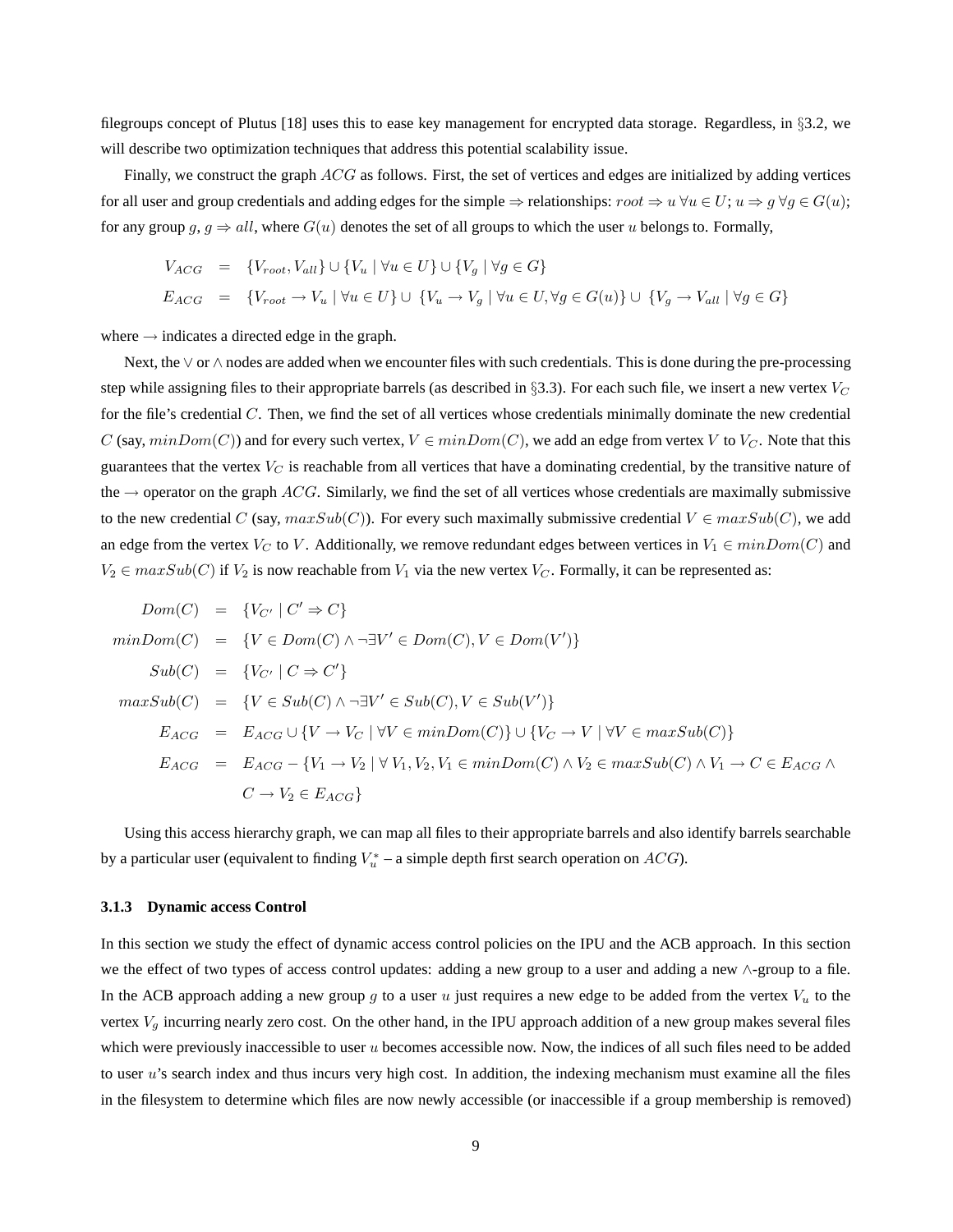to user  $u$ , thereby incurring heavy i-node lookup costs. Clearly, this largely limits the scalability of the IPU approach in large filesystems.

Next, we study the effect of adding or removing a ∧-group to a file's access control expression. Adding or removing a ∨-user to a file's access control expression follows a very similar procedure. Let  $B(f)$  denote the access control expression for file f. When a new  $\wedge$ -group g is added the new expression  $B'(f) = B(f) \wedge g$ . In the ACB approach, we first check if the vertex  $V_{B'(f)}$  exists in the user access hierarchy; if it does not exist we create the vertex and add edges to its parents and children vertices in the user hierarchy. Then, we remove the index for file f from  $V_{B(f)}$  and add it to  $V_{B'(f)}$ . Additionally, if  $V_{B(f)}$  has no files associated with it, it is deleted and the edges are appropriate modified. Note that this operation involves only fast and efficient operations on the ACG and only one file index copy. On the other hand, in the IPU approach when a new  $\wedge$ -group g is added to a file f, a large number of users that could previously access file f can no longer access it. Similarly, when a  $\wedge$ -group g is removed from a file f, then a large number of users who were previously unable to access file  $f$  are permitted to access it. In addition, the indexing mechanism must examine all the users in the filesystem to determine which users are newly permitted (or denied) access to the file  $f$ .

#### **3.1.4 ACB Minimality**

In this section, we formally state the minimality property satisfied by our ACB construction in Section 3.1.1. We use this claim 3.1 in §3.2 to present optimization techniques on our ACB approach.

**Claim 3.1.** *It is impossible to reduce the number of ACBs without either duplicating files in barrel indices or violating the ACAS property.*

*Proof.* We can prove this by a simple contradiction argument. Let  $ACB'$  denote a set of access control barrels such that the number of barrels in  $ACB'$  is smaller than  $ACB$  and it contains exactly one copy of each file in a barrel index and it respects the ACAS property. Since  $ACB'$  has smaller number of barrels, there exists a barrel  $b' \in ACB'$  such that it has two files  $f_1, f_2 \in b'$ , where  $f_1$  and  $f_2$  belong to two distinct barrels  $b_1$  and  $b_2$  in  $ACB$  (by pigeon hole principle). Since  $f_1$  and  $f_2$  are in different barrels in  $ACB$ , the files must have different access control expressions. Hence, there may exist a user u such that u can access only file  $f_1$  but not file  $f_2$ .

Now, for the file  $f_1$  to be searchable by user u, there has to be some barrel bar in  $ACB'$  such that  $f_1 \in bar$  and the barrel bar is reachable from the vertex  $V_u$  on the ACG. Since there is only one copy of the file index  $f_1$  in  $ACB'$ , the barrel b' must be reachable from  $V_u$  on the ACG for  $ACB'$ . Since the barrel b' is reachable from  $V_u$  all the files in the barrel b' must be accessible to the user u. Clearly, allowing the user u to search file  $f_2$  violates the ACAS property. Thus, in order to reduce the number of ACBs, we have to allow either duplication of files indices in barrel or compromising the ACAS property.  $\Box$ 

#### **3.1.5 Bounds on the Number of Barrels**

In this section, we present theoretical bounds on the total number of barrels and the average number of barrels accessible to a user. Since a user's index is composed of all barrels that the user can access, it is important that the number of barrels per user is reasonable. Let us for the sake of simplicity consider only ∧-group based access control expressions for files; the arguments for ∨-user based access control expressions is very similar. Let  $B(f)$  denote the access control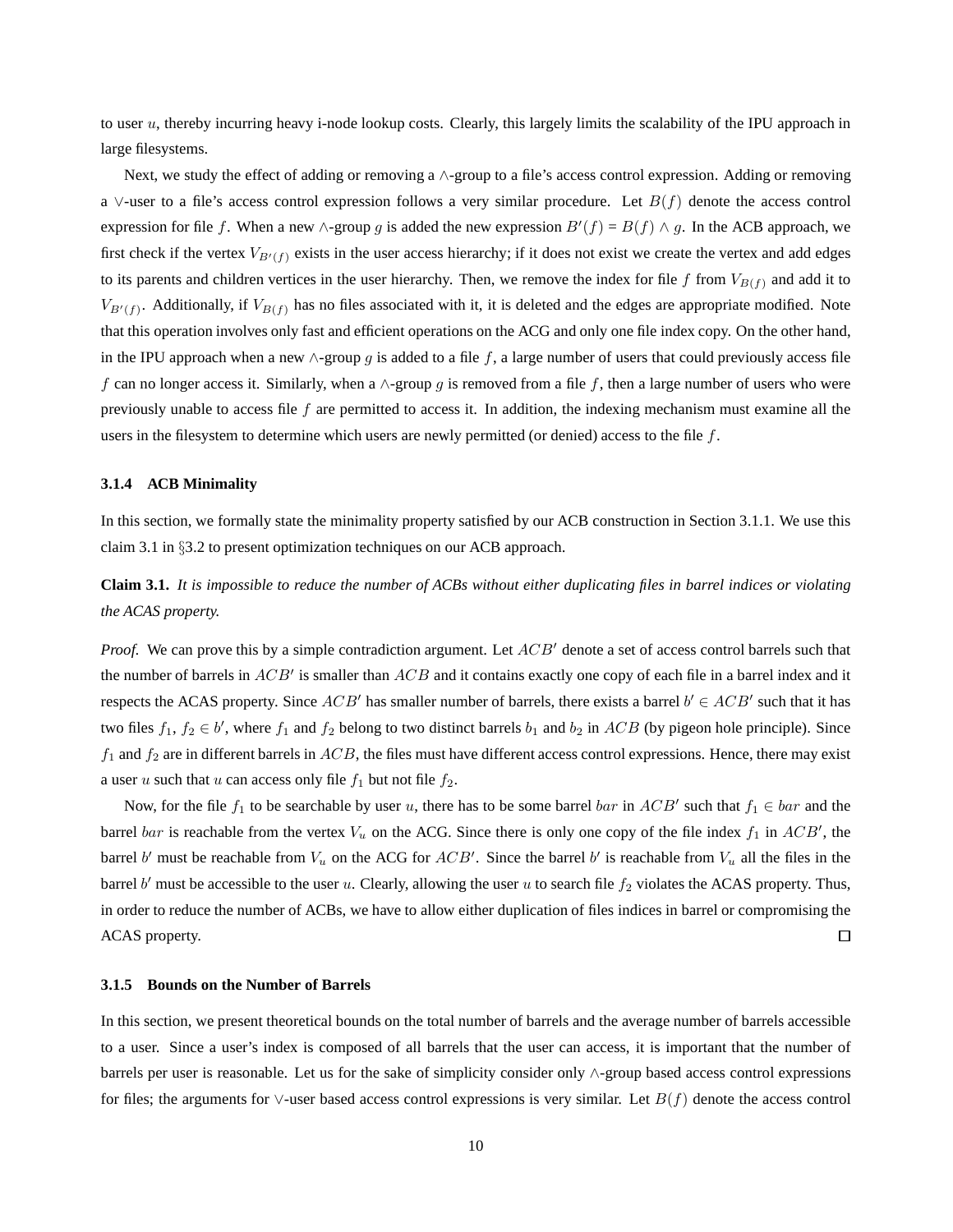expression on file f. Let the number of literals ( $\land$ -groups) in  $B(f)$  be chosen from the range  $(1, ngf)$  using some arbitrary distribution.

First, we note that the maximum number of ACBs is bounded by the minimum of the number of files  $(|F|)$  and the number of *possible* access control expressions. Note that we create a new ACB only if there is at least one file that belongs to that barrel. In the worst case, when every file belongs to a different barrel the number of ACBs is  $|F|$ . The number of possible access control expressions for files is given by:  $\sum_{i=1}^{ngf} |G|C_i$ , where  $^yC_x$  denotes the number of ways of choosing x balls from y non-identical balls. For example, if  $G = \{g_1, g_2\}$  the set of possible access control expressions are  $\{g_1, g_2, g_1 \wedge g_2\}$ . If  $ngf$  is  $O(1)$ , then the number of ACBs is only polynomial in  $|G|$ . However, the worst case bound for the number of ACBs is  $min(|F|, 2^{|G|})$ . A large number of ACBs incur only a marginally larger user hierarchy graph maintenance cost. Using a simple depth first search (DFS) algorithm we can limit the effort required to search any vertex/edge in this graph to  $O(|U| + |G|)$ . In addition, one can build a hash table on top of the graph data structure to reduce the search time to  $O(1)$ .

The runtime overhead and the quality of distributed information retrieval algorithms is determined by the number of barrels that need to be searched to handle a user's search query. The number of ACBs per user is bounded by:  $\sum_{i=1}^{ngf} |G(u)| C_i$  (note that  ${}^yC_x = 0$  if  $y < x$ ), where  $G(u)$  denotes the group membership for user u. Typically,  $|G(u)| \ll$ |G| and  $ngf \ll |G|$  and thus, the number of ACBs per user will be very small and in the worst case bounded by  $2^{|G(u)|}$ . Note that bound on the number of ACBs per user (unlike the bound on the total number of ACBs) is independent of  $|G|$ and thus scales better.

### **3.2 Scalability Optimizations**

In most real enterprise environments the number of barrels per user is typically very small (6–8 on average in our observations for two enterprise filesystems; similar observation was made in [18]). However, theoretically this number is exponential in the number of users and user groups. In this section we describe two optimization techniques that can preserve the scalability of our approach even in such rare hostile setups. We first start with two important properties of our approach that help design the two optimizations.

We base out optimizations based on our ACB minimality claim 3.1. Our first optimization trades off the number of barrels with the number of copies of a file index and the second technique trades off the number of barrels while allowing controlled violation of the ACAS property. Both techniques provide a control mechanism for administrators to choose appropriate trade-offs. The optimizations transform the access control graph (ACG) with the goal of decreasing the number of ACBs. However, such transformations must preserve *searchability*, that is, if a file  $f$  is accessible to user  $u$ then the file f must be searchable. Using ACBs this implies that if a file f is accessible to user  $u$ , then in any transformed ACG, the file f belongs to some barrel b such that b is reachable from  $V_u$  on the ACG ( $b \in V_u^*$ ). We call this property *reachability* on the ACG.

#### **3.2.1 File Index Duplication**

In this section we propose algorithms to reduce the number of ACBs and satisfy the ACAS property at the cost of maintaining duplicate file indices. Let us consider any vertex  $V_C$  in the ACG such that the credential  $C \neq u$ , for any user  $u \in$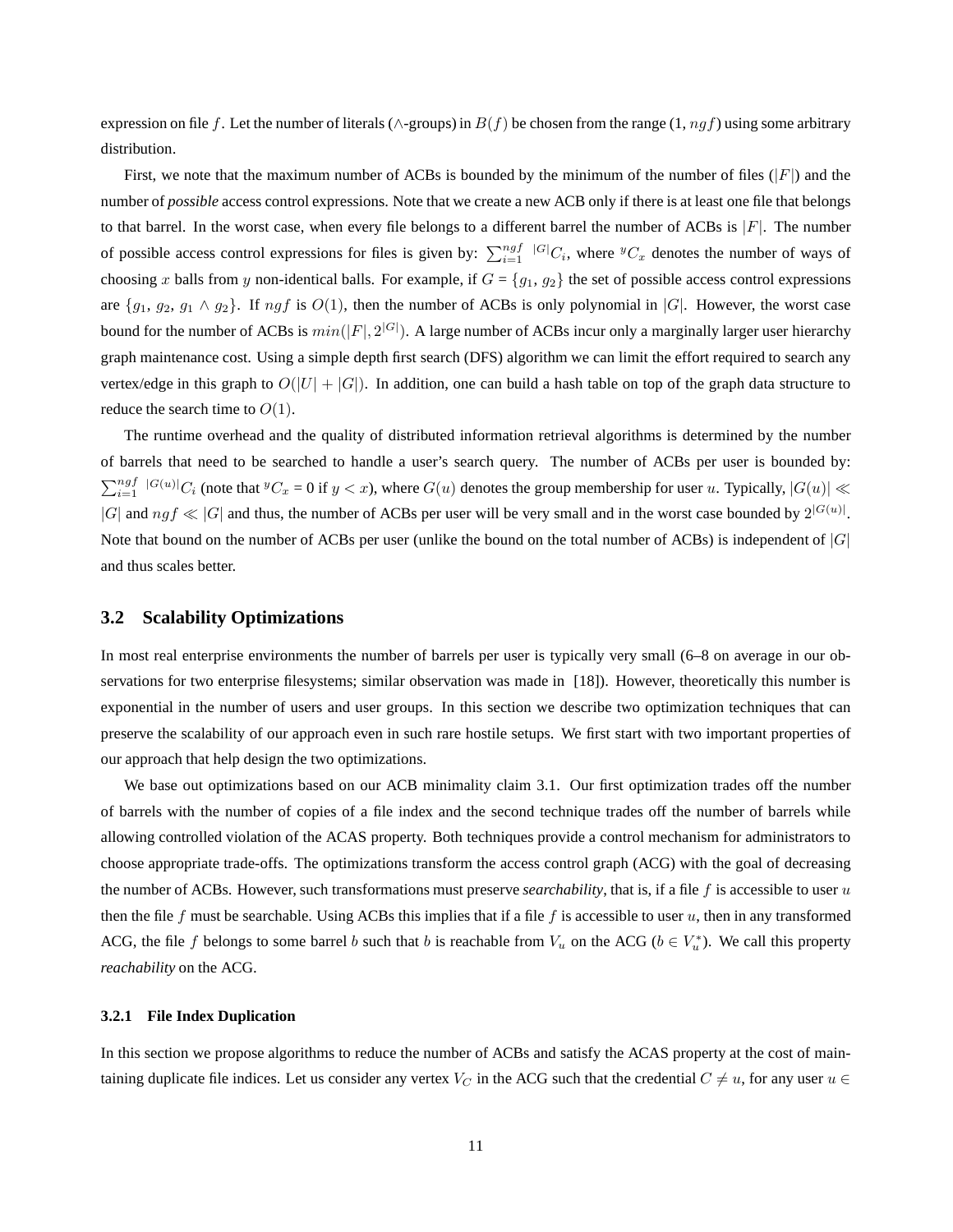U. One can eliminate the vertex  $V_C$  from the ACG (thereby decreasing the total number of barrels by one) by adding all the file indices in  $V_C$  to every vertex  $v \in minDom(V_C)$ , where  $minDom$  is defined in Equation 1. Note that if  $C \neq u$ , then  $minDom(V_C) \neq \Phi$ , that is, there exists at least one vertex  $v \in minDom(V_C)$ . If  $V_C$  is reachable from some vertex  $V_u$  (for user u and  $C \neq u$ ) then at least one vertex  $v \in minDom(V_C)$  is reachable from  $V_u$ ; thus the above construction satisfies reachability on the ACG and thus preserves searchability. The construction preserves the ACAS property since the credential domC associated with any vertex  $v \in minDom(V_C)$  dominates the credential  $C(domC \Rightarrow C)$ . Hence any user u that satisfies the credential  $domC$  also satisfies the credential C. Hence, the above construction eliminates the vertex  $V_C$  at the cost of retaining  $|minDom(V_C)|$  copies of file indices for each file in  $V_C$ .

In our implementation we define a tuneable parameter  $minf -$  the minimum number of files per barrel. Our ACB construction in Section 3.1.1 achieves  $minf = 1$ . If a larger  $minf$  is chosen the number of barrels decreases at the cost of more duplication of files indices. Given the parameter  $minf$  we present a greedy algorithm to reduce the number of barrels as follows. (i) Sort the barrels in increasing order on their size (number of files in the barrel)  $b_0, b_1, \cdots, b_k$ . (ii) Pick the smallest i such that  $b_i < minf$  and the credential associated with barrel  $b_i$  is not equal to u for any user  $u \in U$ . If there is no such barrel the procedure terminates. (iii) Eliminate the barrel  $b_i$  by suitably replicating all its file indices. Note that this may change the size of other barrels; so we resort the barrels according to their size and repeat the procedure. One can use an induction on the number of vertices eliminated and the arguments described above to show that this procedure is guaranteed to reduce the number of ACBs without compromising the ACAS property. Observe that setting  $min f = \infty$ the above procedure would terminate with the  $|U|$  barrels where each barrel  $b_u$  is the per-user index as generated by the IPU algorithm. This ensures that for any finite  $min f$ , our algorithm would have fewer file index duplicates for any file  $f$ when compared to the IPU approach.

#### **3.2.2 Access Control Optimization**

Our second technique reduces the number of ACBs while maintaining only one copy of each file index at the cost of violating the ACAS property. Let us consider any vertex  $V_C$  such that  $C \neq all$ . One can eliminate the vertex  $V_C$  from the ACG by adding all the file indices in  $V_C$  to some vertex  $v \in maxSub(V_C)$ , where  $maxSub$  is defined in Equation 1. Note that if  $C \neq all$ , then  $maxSub(V_C) \neq \Phi$ , that is, there exists at least one vertex  $v \in maxSub(V_C)$ . If  $V_C$  is reachable from some vertex  $V_u$  (for user u) then all vertices  $v \in maxSub(V_C)$  is reachable from  $V_u$ ; thus our construction satisfies reachability on the ACG and thus preserves searchability. However, there may exist a user  $u'$  such that a vertex  $v \in maxSub(V_C)$  is reachable from  $V_{u'}$  but not the vertex  $V_C$ . This is possible because the credential C dominates a credential subC associated with vertex  $v \in maxSub(V_C)$ . Hence, the above construction maintains exactly one copy of every file index, but may violate the ACAS property. Unlike the single-index approach that violates the ACAS property for all the files in the file system, our approach allows us to control the number of such violations.

In our implementation we define a tuneable parameter  $minf -$  the minimum number of files per barrel. Given the parameter  $minf$  we present a greedy algorithm to reduce the number of barrels as follows. (i) Sort the barrels in increasing order on their size (number of files in the barrel)  $b_0, b_1, \cdots, b_k$ . (ii) Pick the smallest i such that  $b_i < minf$ and the credential associated with barrel  $b_i$  is not equal to all. If there exists no such barrel the procedure terminates. (iii) Eliminate the barrel  $b_i$ . This can be achieved by copying the file indices in  $b_i$  to at least one vertex  $v \in maxSub(V_C)$ , where C is the credential associated with barrel  $b_i$ . If  $|maxSub(V_C)| > 1$ , one can randomly pick a vertex v from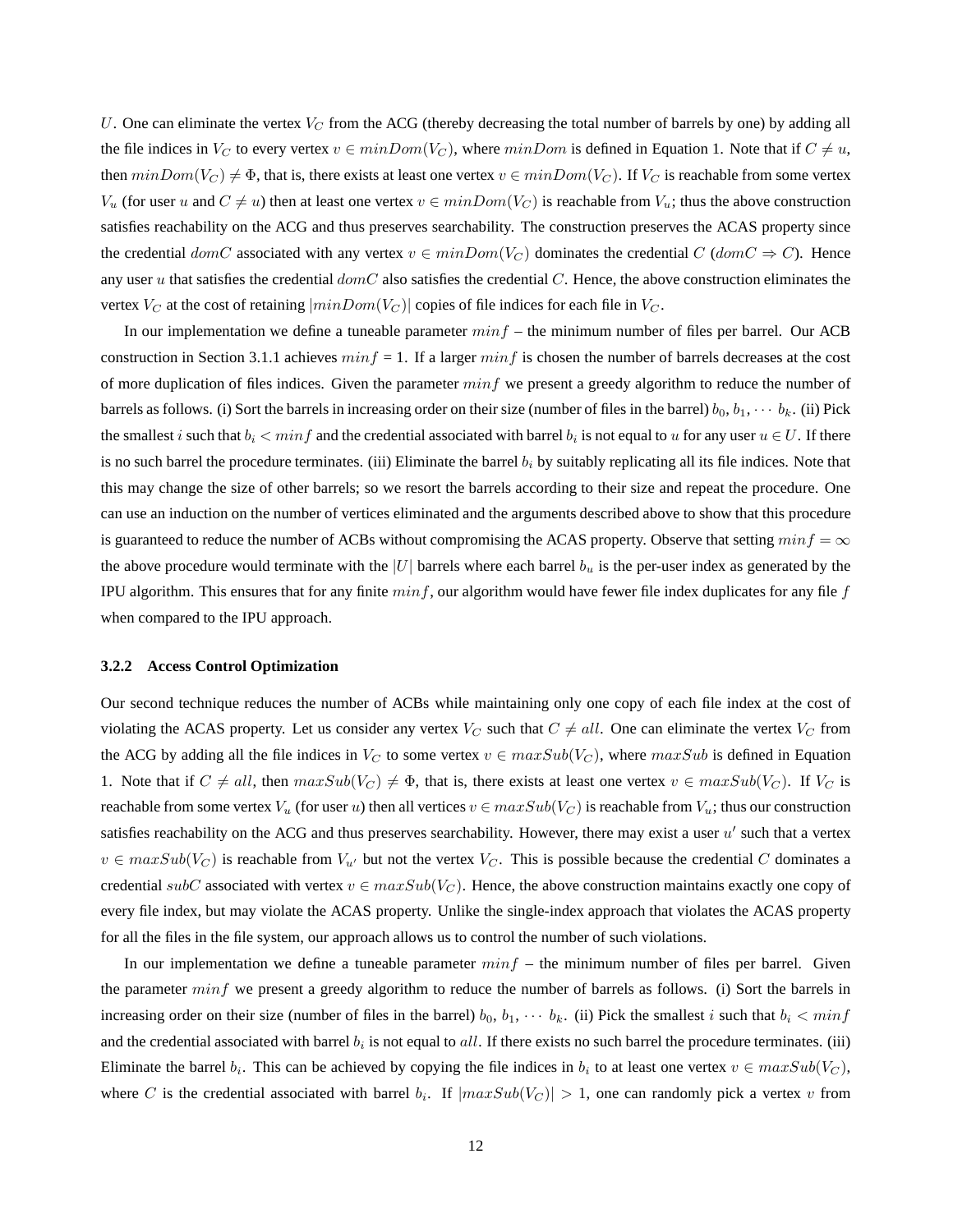$maxSub(V<sub>C</sub>)$ . However, we heuristically pick a vertex v such that it satisfies the minf requirement while incurring only a small number of access control violations. (iv) Eliminating a barrel may have changed the size of other barrels; so we resort the barrels according to their size and repeat the procedure.

Our first heuristic picks the vertex  $v$  that has the smallest barrel associated with it. This heuristic clearly favors our goal of achieving at least  $minf$  files per barrel. Our second heuristic attempts to reduce the number of files violating the ACAS property by picking a vertex v whose credential is the least *popular*. For example, let us suppose that the credential associated with v is a  $\wedge$ -group  $cred = g_{i_1} \wedge g_{i_2} \wedge \cdots \wedge g_{i_k}$ . We measure the popularity of the credential  $cred$  as  $pop(cred)$  $=\prod_{j=1}^k pop(g_{i_j})$ , where popularity of a group g is determined by the number of members in the group (normalized by the total number of user |U|). Similarly, we measure the popularity of a  $\vee$ -user credential  $cred = u_{i_1} \vee u_{i_2} \vee \cdots \vee u_{i_k}$ as  $pop(cred) = \frac{k}{|U|}$ . Clearly, the less popular a credential cred is, the smaller number of users that satisfy cred; hence, fewer users can reach the vertex v from  $V_u$ . Note that every user u can that reach  $V_C$  can reach  $v \in maxSub(V_C)$ ; hence the approach does not compromise on searchability. This approach attempts to minimize the number of users  $u'$  that can reach  $v \in maxSub(V_C)$ , but not the vertex  $V_C$  itself, thereby reducing the number of ACAS violations. Observe that setting  $minf = \infty$  this algorithm reduces the single index approach and thus allows any user u to search over all the files in the enterprise file system. Similar to the single index approach, we incorporate post processing to suppress files that are inaccessible to a user  $u$ . However, as shown in Section 2.3 this algorithm is still vulnerable to statistical inference attacks. Nonetheless, our heuristics hopes to minimize the number of files that are susceptible to such inference attacks.

These two optimizations can be used to improve the scalability of the system in rare environments where the variation in access control settings increases the number of ACBs per user. Further, we allow an administrator to make an intelligent decision on the choice of the optimization strategy. For instance, files with high update rates may use only the second optimization technique. This ensures that we have only one copy of the file index and thus keeps the update costs low. Similarly, files with lot of critical information may use only the first optimization technique. This ensures that there are no ACAS violations on the critical file data. In the following section, we integrate our ACB based technique with the architecture of our indexing and search system.

### **3.3 Architecture and System Implementation**

So far, we have introduced the concept of access control barrels (ACBs) and the user access hierarchy as a tool to (a) efficiently map files to ACBs and (b) determine accessible ACBs for a querying user. In this section, we will explain the overall architecture of our indexing and search system and how it fits into the enterprise infrastructure.

Figure-2 shows the architecture. One enterprise machine is chosen as a global orchestrator<sup>4</sup> and is responsible for managing the distributed environment. We will explain its various components in the next subsections. All other participating enterprise machines run a thin client version of the system and are responsible for barrel indexing and query processing for local users. Finally, the personal machines (outside admin control) that intend to integrate their local desktop search with enterprise search run a local orchestrator agent (explained later).

<sup>&</sup>lt;sup>4</sup>It is possible to develop a decentralized orchestrator by distributing responsibilities of barrels to machines, e.g. by using distributed hash tables.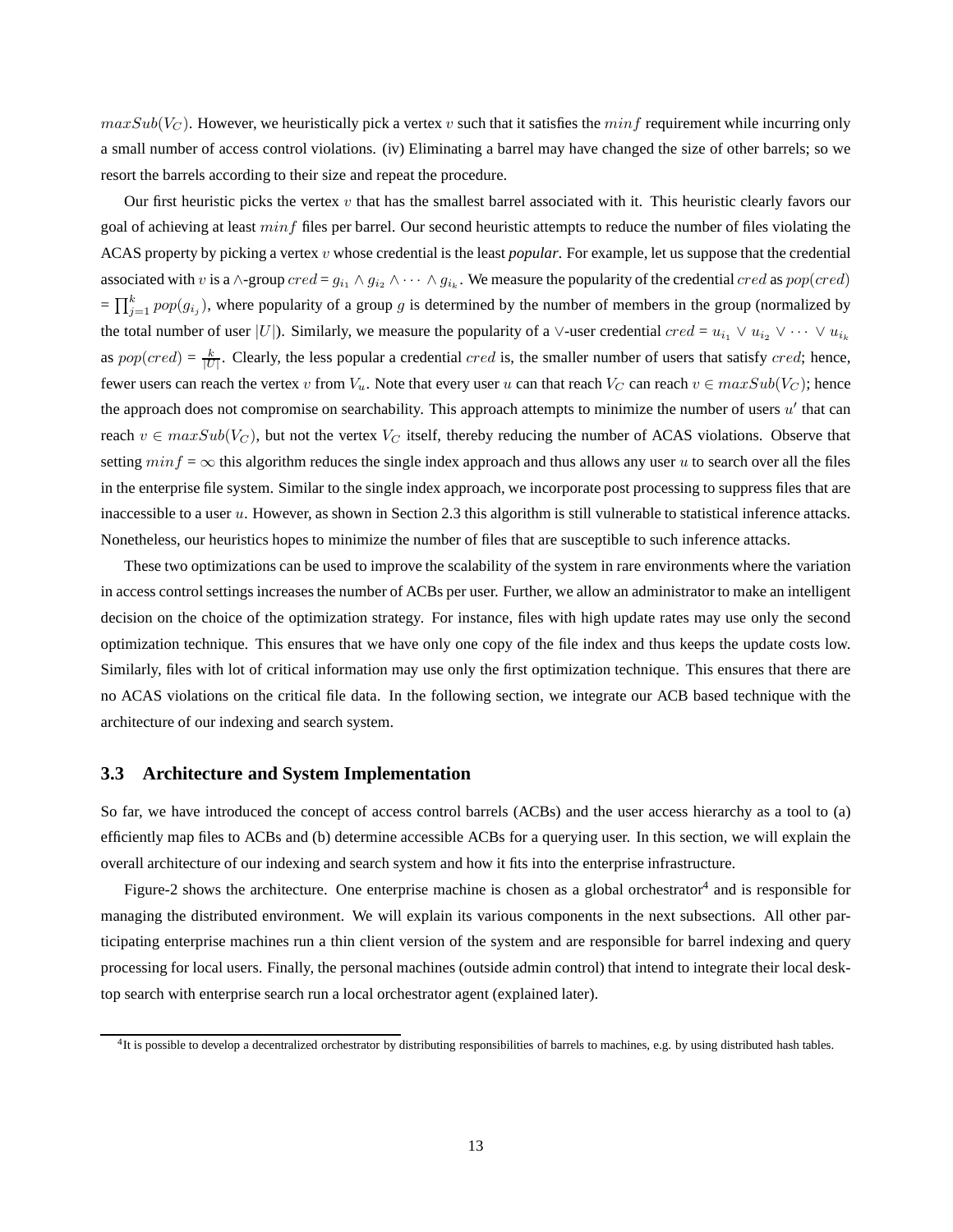

Figure 2: Distributed Indexing and Search

#### **3.3.1 Pre-processing: Creating ACBs**

As part of the pre-processing step, we first create the basic  $ACG$  from the user and user groups in the system as described in Equation-(II) above. For \*nix systems user and group information is obtained from */etc/passwd* and */etc/group*. Next, we initiate a filesystem traversal for all data that needs to be indexed. This is required for mapping files to ACBs (represented by a vertex in  $ACG$ ). During the traversal, we associate each file with a vertex in the directed  $ACG$  graph based on its searchability privileges. This mapping is done by finding the vertex that has the same credential as the file (e.g.  $V_{bob}$  for credential  $uid_{bob}$ ). If the file has a  $\vee/\wedge$  credential, a new node is added to the access hierarchy and the file is mapped to that node. At the end of this filesystem traversal, we have all barrels in the system and the list of files that are contained in each such barrel. These lists are written to per-barrel files, that are *securely* stored in the enterprise global namespace with access privileges only to the superuser. This stored file is the embodiment of our abstract ACB concept. This completes the pre-processing step and is usually performed by a single enterprise machine – the *global orchestrator*, which stores the user access hierarchy.

#### **3.3.2 Indexing**

After creating ACBs, the next step is to index documents for each barrel. These ACBs can be indexed independently unlike the single index approach where the computation of TFIDF statistics requires centralized indexing of data. The *index master* in the global orchestrator distributes this barrel indexing task to participating enterprise machines. As the barrels are stored in a global namespace and accessible to all enterprise machines, the orchestrator only needs to pass the barrel IDs to these machines. The orchestrator can easily optimize available resources by doing an intelligent distribution of barrels to machines (ensuring no single machine is overly loaded). As we show later in §4, this indexing task distribution provides excellent savings.

On receiving commands from the index master, the *indexer* component of enterprise machine agents retrieve the barrels from the global namespace and start indexing documents. An index is typically comprised of: (a) vocabulary for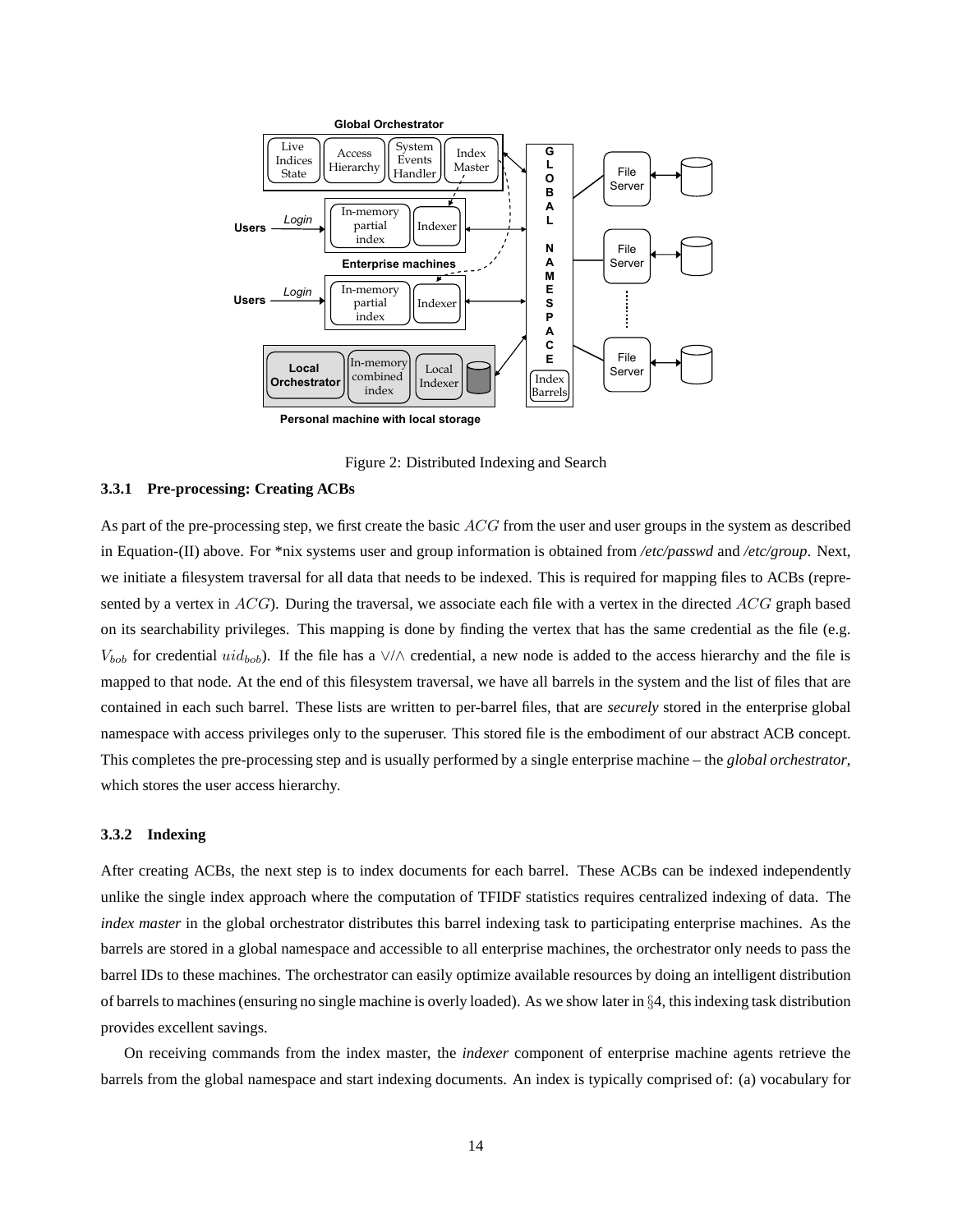words that appear in the documents and (b) a words to filename mapping along with their TFIDF statistics used later for ranking. Once indexed, these indices are stored back into the global namespace. Our access privileges based design of barrels provides a natural way of storing indices securely in this namespace. The index files are stored with the same privilege as the files contained in that barrel (all files in a barrel have the same privileges)<sup>5</sup>. This allows only the users that had access to files of a barrel (and thus can search through that barrel) to obtain these indices and provides a natural security mechanism for storing these indices using the underlying filesystem access control.

#### **3.3.3 Search**

In our approach, querying and search can also be handled in a distributed fashion. When a user logs into an enterprise machine, the agent on that machine retrieves the indices that are accessible to that user, from the global namespace and caches them in memory. Now whenever a user queries these indices, search can be handled completely in a local environment, saving on (a) query response time and (b) resource requirements of a centralized search server. Note that all available enterprise search products today [30, 17, 29, 3] have to use a highly capable search server (or a cluster) in order to deal with enterprise environments and querying always involves a network hop. In contrast, by integrating access control in a distributed fashion, we can reduce such requirements. However, our approach has an overhead of combining the multiple barrel indices using distributed information retrieval techniques. But unlike the centralized index approaches, we do not have to perform any access control on query results. Our experiments in §4 shows how these two factors tend to balance out.

Please note that distributed search yields benefits when enterprise machines have enough resources to handle its local users indices. In situations where there are only a few enterprise machines or all users log onto a single server, it would be more efficient to use a central search server which can be located at the global orchestrator.

#### **3.3.4 Handling Updates**

In an enterprise environment, there will be regular updates to data files and access privileges to data and the system needs to handle them appropriately. This task is handled by the global orchestrator which subscribes to all filesystem event notifications using available tools like inotify [23]. Once an event is received the orchestrator might need to make various kinds of changes. Change of file content is handled at a per-barrel basis by requiring that barrel indices to be appropriately modified (it usually does not require indexing the entire barrel again). This event is common to all enterprise search techniques and the ACB based approach does not incur additional overheads. In case of events when access permissions are modified that impact searchability, a document might need to be removed from one barrel and added to another (most indexers can handle this in an incremental manner as well), making it a low-cost event. Another filesystem event unique to us is the case of user/group membership modification, in which case the access hierarchy needsto be adjusted. A user/group addition is handled by adding a new node and corresponding edges (as done during initial  $ACG$  construction). Group membership modification is handling by changing the edges in the directed graph. Finally, a user/group deletion is handled by removing the appropriate node and all edges coming into or out of that node. The changes in groups and their membership are infrequent events and corresponding operations on ACG are efficient.

<sup>&</sup>lt;sup>5</sup>The ( $u_i \vee u_j$ ) barrels are handled by using POSIX ACLs for ( $u_i, u_j$ ) on the indices and ( $g_k \wedge g_m$ ) are handled by keeping indices under directory hierarchy  $X/Y$  with X, Y having privileges for  $g_k$ ,  $g_m$  respectively.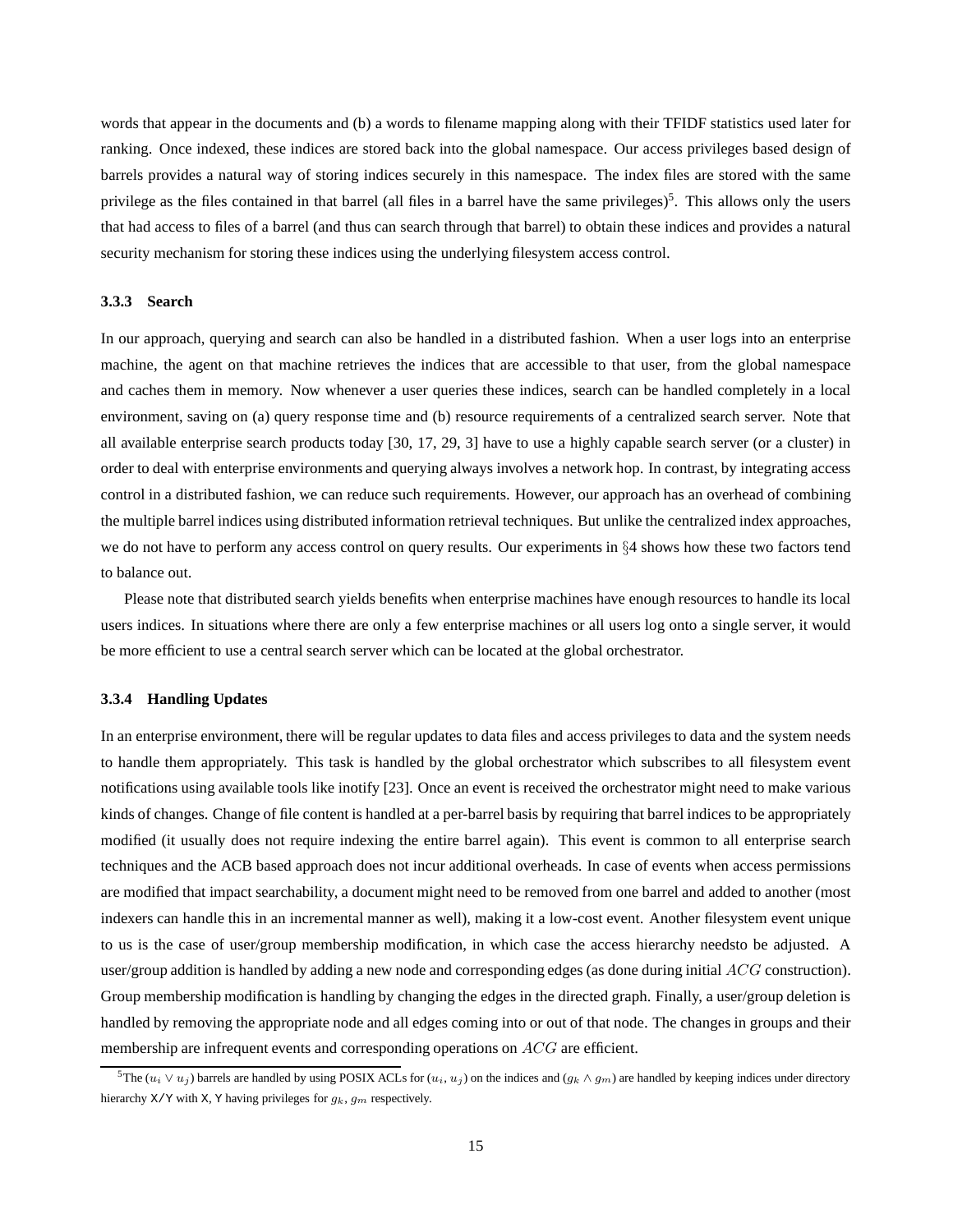| <b>Notation</b> | <b>Description</b>                  | <b>Default</b>       |
|-----------------|-------------------------------------|----------------------|
| F               | Number of Files                     | $10^{7}$             |
| U               | Number of Users                     | $10^{3}$             |
| G               | Number of User Groups               | 32                   |
| pop             | Group Popularity                    | $\text{Zipf}(1, ng)$ |
| nqu             | Number of Groups per User           | Zipf(2, 10)          |
| ngf             | Number of $\wedge$ -groups per File | Zipf(2, 4)           |
| nu f            | Number of $\vee$ -users per File    | Zipf(2, 4)           |



Figure 3: Parameters



Note that an update could occur in a barrel that is in-memory at one of the enterprise machines. In order to handle such scenarios, the orchestrator keeps state information of all such in-memory live indices and notifies the appropriate enterprise machine to flush the cached barrel index in that case and reload it after it has been suitably updated.

# **4 Evaluation**

In this section, we present a detailed evaluation of our approach. We compare our approach analytically with the other SAC-compliant index-per-user approach in §4.1. In §4.2 shows the effectiveness of our optimization algorithms described in §3.2. In §4.3, we describe the datasets used in our indexing and querying experiments. §4.4 describes the indexing experiments including barrels pre-processing and §4.5 describes the querying and search related experiments. All experiments were done on a Pentium-III Linux machine with 512 MB RAM and all storage mounted via NFS. All numbers below have been averaged over multiple runs.

### **4.1 Comparison with Index Per User Approach**

In this section, we analytically compare the performance and scalability of the ACB approach against the index per user (IPU) approach. For comparison purposes, we use synthetic data. The key parameters in our data are summarized in Table 4.1. We observe that the analysis is the same for both ∧-groups and ∨-users and thus consider only ∧-groups in this Section. We use  $\text{Zipf}(a, b)$  to denote a Zipf distribution with parameter  $\gamma = 1$  that is truncated to the range  $(a, b)$ . Hence, we choose ngu the number of groups a user is a member of using a Zipf distribution on the range  $(2, 10)$ ; we then choose  $nqu$  groups from the set G using Zipf(1, |G|) and without replacements. Similary, we choose  $nqf$  the number of  $\wedge$ -groups per file using Zipf(2, 4); we then choose ngf groups from the set G using Zipf(1, |G|). The access control rule for the file is assumed to be an  $\land$  over all the chosen groups.

### **4.1.1 Static Access Control**

In this section, we measure the number of ACBs and the number of ACBs per user. We also compare the ratio of the size of indices maintained by the IPU and ACB approach. Figures 4 shows the scalability of our approach with the number of users  $|U|$ . In the IPU approach, the index size grows with the number of users in the system, typically because more users share a file. On the other hand, the ACB approach maintains exactly one copy of each file index and the total number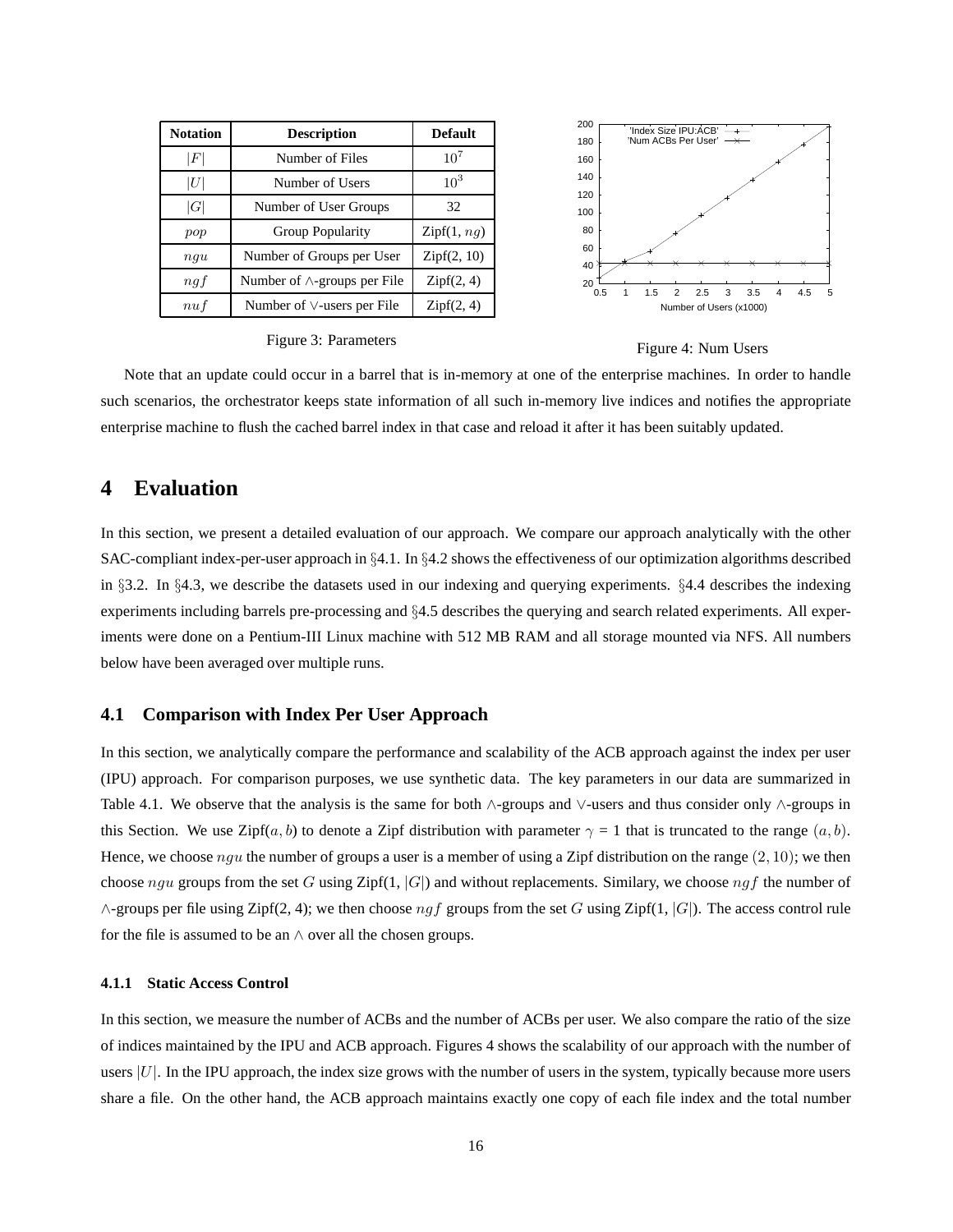

Figure 5: Num Groups per User

Figure 6: Updating Group Member-Figure 7: Updating File Access Conship trol Expression

of barrels (and thus the average number of barrels per user) is *independent* of |U|. Figure 5 shows the scalability of our approach with  $ngu$  the number of group memberships per user. As  $ngu$  increases, so does the number of users that share a file and thus the index size in the IPU approach. In the ACB approach, as  $nqu$  increases it results only a marginal increase in the number of ACBs per user.

One should observe that our approach maintains exactly one copy of index for each file. Hence, when a file is updated at most one index needs to be modified. The IPU approach maintains multiple copies of each file index, one for every user who is permitted to access that file. Hence, when a file is updated the IPU approach has to update several indices (an average of 45.2 using default settings in Table 4.1) thereby incurring heavy disk access costs. In contrast the ACB approach incurs a small overhead of using distributed IR solutions to merge search results from a small number of barrels.

#### **4.1.2 Dynamic Access Control**

In this section we study the effect of dynamic access control policies on the IPU and the ACB approach using two types of access control updates: adding a new group to a user and adding a new ∧-group to a file. As described in §3.1.3 the ACB approach requires a new edge from vertex  $V_u$  (for user u) to a vertex  $V_q$  (for group g) to reflect this access control update. In the IPU approach, adding a new group membership to a user  $u$  may permit the user to access files that it could previously not access. Now, the indices of all such files need to be added to user  $u$ 's search index. Figure 6 shows the number of file indices that need to be copied when a user group is added to a user assuming the user is already a member of ngu groups. Note that the figure can also be interpreted as the number of file indices that need to be removed from a user's search index when a user that is already a member of  $ngu + 1$  groups looses membership to one of its groups.

Next, we study the effect of adding or removing a  $\wedge$ -group g to a file's access control expression  $B(f)$ . As described in §3.1.3 the ACB approach requires only small manipulations on the ACG to reflect this access control update and thus incurs nearly zero cost. On the other hand, in the IPU approach when a new  $\wedge$ -group g is added to a file f, a large number of users that could previously access file  $f$  can no longer access it. The IPU approach needs to update the indices for all such users. Figure 7 shows the number of users whose search indices need to be updated when a file's access control expression is updated assuming the number of  $\wedge$ -groups in  $B(f)$  is ngf.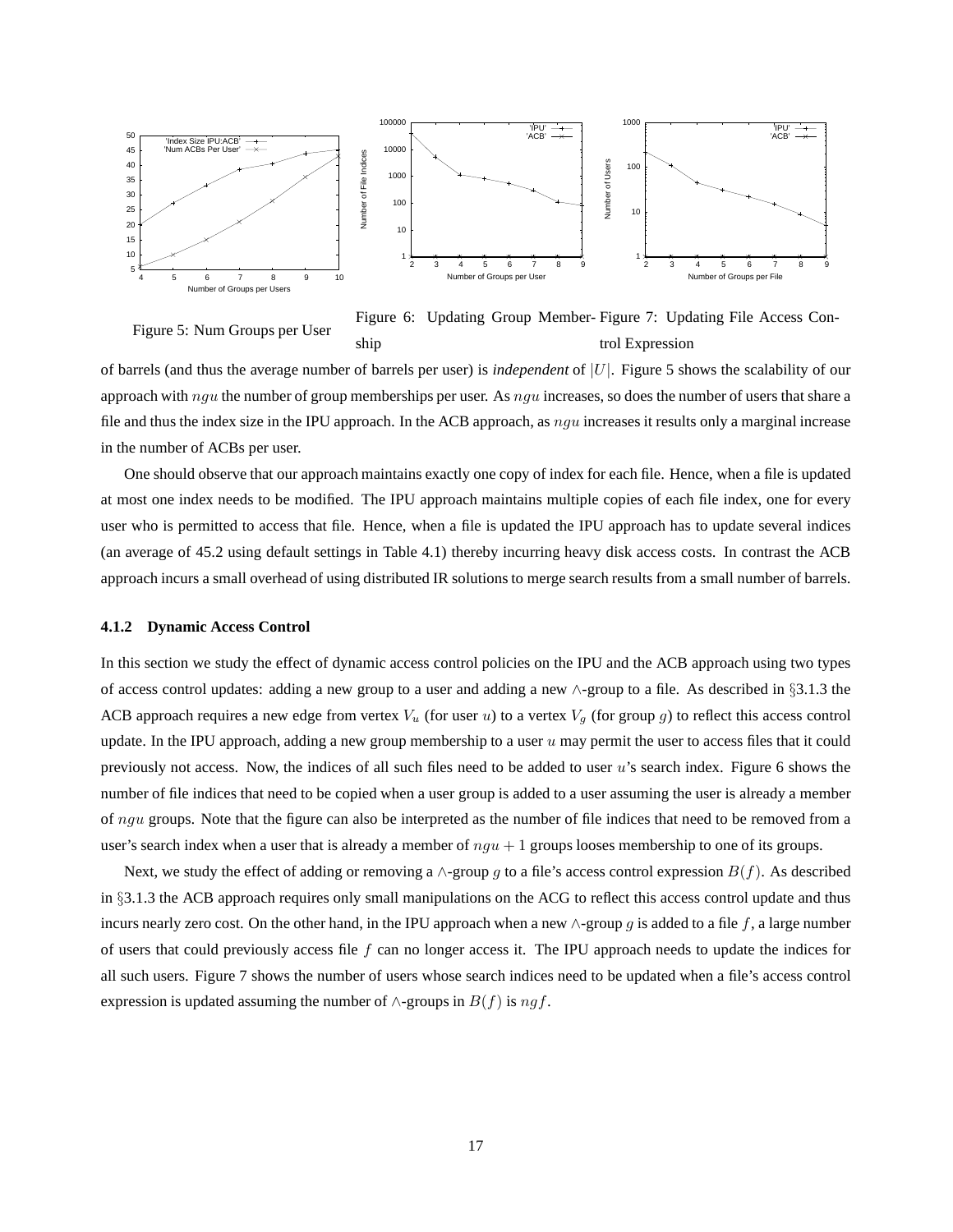

Figure 8: Optimization I

Figure 9: Optimization II: Index Size Figure 10: Optimization II: Num ACBs

# **4.2 Optimization Techniques**

In this section, we show the effectivness of our optimization techniques in decreasing the number of barrels. Figure 8 shows the effectives of our first optimization technique that preserves the SAC property while maintaining multiple copies of each file index. We plot the tuneable parameter  $minf$ , the mininum number of files per barrel, on the x-axis. As described in §3.2 our index size increases with minf and slowly reaches the index size of the IPU approach as  $min f \rightarrow$  $|F|$ . This shows the flexibility of our technique in reducing the number of barrels while incurring significantly lower costs than the IPU approach.

Figures 9 and 10 show the effectiveness of our second optimization technique that maintains exactly one copy of every file index while violating the SAC property for some files. We have evaluated the effectiveness of our algorithm using three heuristics: random chooses a vertex v at random from  $maxSub(V_C)$ , size picks the vertex  $v \in maxSub(V_C)$  that has the least number of files, and pop picks the vertex  $v \in maxSub(V_C)$  that causes the least number of SAC violations. Figures 9 and 10 show that popularity based approach performs best in terms of both minimizing the number of violations and the number of ACBs. As described in  $\S 3.2$  the number of violations increases with  $minf$  and finally equals that of the single-index approach. This shows the flexibility of our technique in reducing the number of barrels while violating the SAC property for far fewer files than the single-index approach.

### **4.3 Indexing and Search Datasets**

The first data set, called T14m, is a publicly available cleaned subcollection [16] of TREC Enterprise track (TREC 14) [35]. TREC 14 is a newly formed track specifically on enterprise search and includes data from the World Wide Web Consortium (W3C) enterprise filesystems. The T14m dataset characteristics are shown in Table-1. It includes emails (*lists*), web pages (*www*), wiki web pages (*esw*) and people pages (*people*). This dataset does not include any access control information.

A significant portion of the efficacy of our approach depends on actual filesystem structure and access privileges in the enterprise. In order to measure this, we collected statistics from a real multiuser \*nix enterprise installation, whose characteristics are shown in Table-2. We collected anonymized directory structure and access privileges information for 339,466 files arranged in 23,741 directories and replicated the structure in our test environment. The T14m data was used as content for the files (duplicating documents to fill all 339,466 files).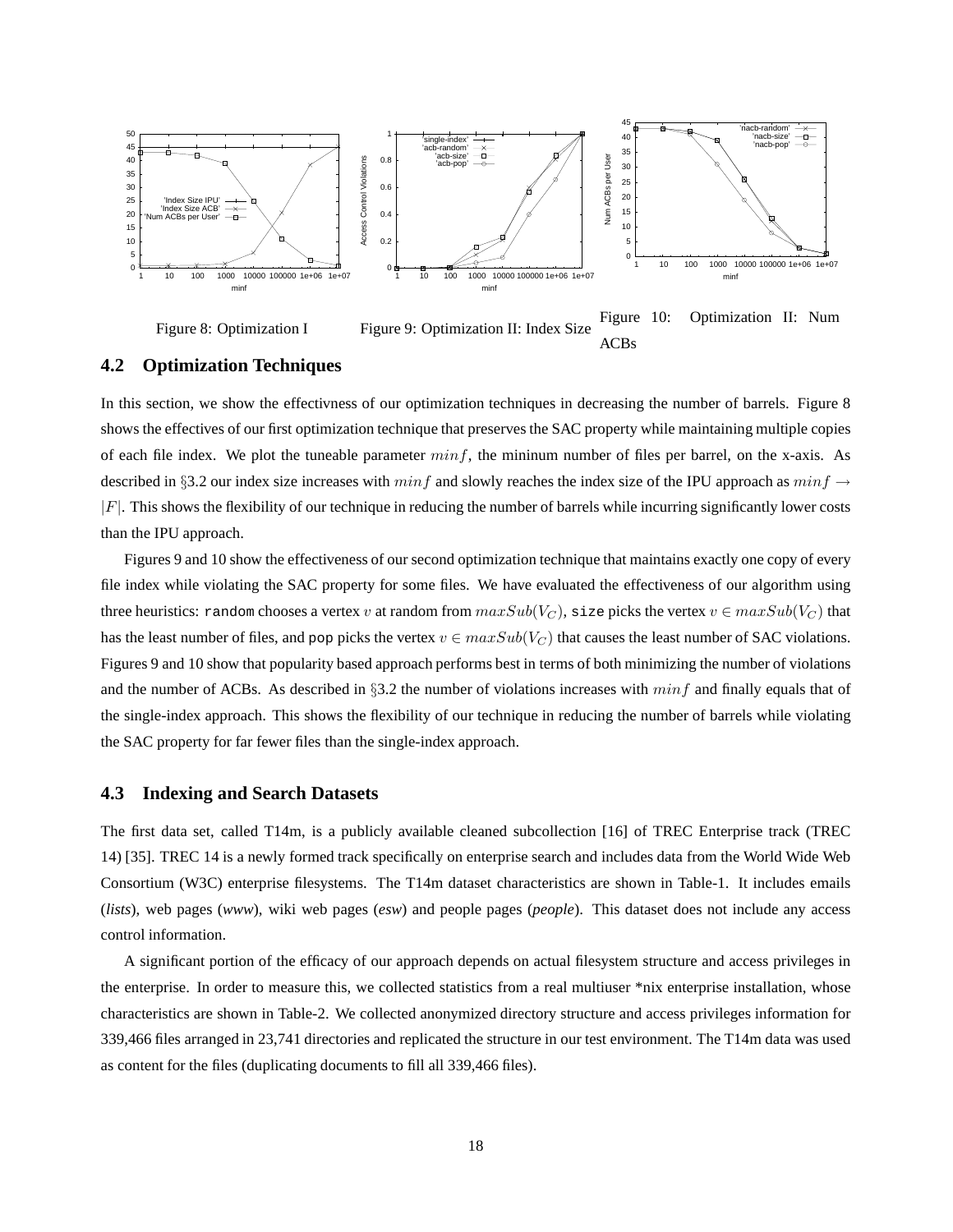| <b>Scope</b> | <b>Docs</b> | <b>Size</b> | Avg. Doc Size |
|--------------|-------------|-------------|---------------|
| lists        | 173,146     | 485 MB      | 2.9 KB        |
| <b>WWW</b>   | 45,975      | 1001 MB     | 23.8 KB       |
| esw          | 19,605      | 80 MB       | 4.2 KB        |
| people       | 1,016       | 3 MB        | 3.1 KB        |
| Total        | 239,742     | 1569 MB     | 6.9 KB        |

Table 1: T14m dataset: Cleaned TREC 14 subcollections [16]

| Number of users            | 926       |         |         |  |
|----------------------------|-----------|---------|---------|--|
| Number of user groups      | 1203      |         |         |  |
| Number of files            | 339,466   |         |         |  |
| Number of dirs             |           | 23,741  |         |  |
| Max depth of dir structure | 23        |         |         |  |
| Size of data               | $2.05$ GB |         |         |  |
| Number of barrels          | 2132      |         |         |  |
|                            | Max       | Avg     | Median  |  |
| Barrels per user           | 25        | 6.31    | 4.26    |  |
|                            | $21*$     | $5.78*$ | $3.96*$ |  |

Table 2: Real enterprise dataset characteristics. Barrels per user statistics were also computed at a second enterprise (shown by \*)

## **4.4 Indexing Experiments**

Indexing is perhaps the most important component of our approach. It includes a pre-processing step that creates the user access hierarchy and the access control barrels followed by actual content indexing of the files contained in ACBs.

### **4.4.1 Pre-processing**

As pre-processing performance is entirely dependent on the enterprise infrastructure (users/groups and directory structure), we use the real enterprise dataset for these experiments. Table-3 shows the evaluation of our implementation.

| Task                      | <b>Performance</b> |
|---------------------------|--------------------|
| Access hierarchy creation | 38.7 sec           |
| Barrel creation           | $263.1$ sec        |
| # Files stat'ed           | 202,446 (60%)      |
| # Dirs stat'ed            | 14,059 (59%)       |

Table 3: Pre-processing performance for real enterprise dataset

Creating access hierarchy for 926 users and 1203 user groups took a total of 38.7 seconds, which is a very small fraction of the total indexing time. It took another 263.1 sec to traverse the filesystem and create all ACBs. One ∧ credential needed to be added to the access hierarchy during barrel creation. Additionally only 60% of the filesystem tree needed to be traversed to create all barrels as in many cases, a higher level directory was mapped to a restrictive credential (e.g. only  $uid_{bob}$  can access) in which case its contents are automatically added to that barrel without deeper traversal.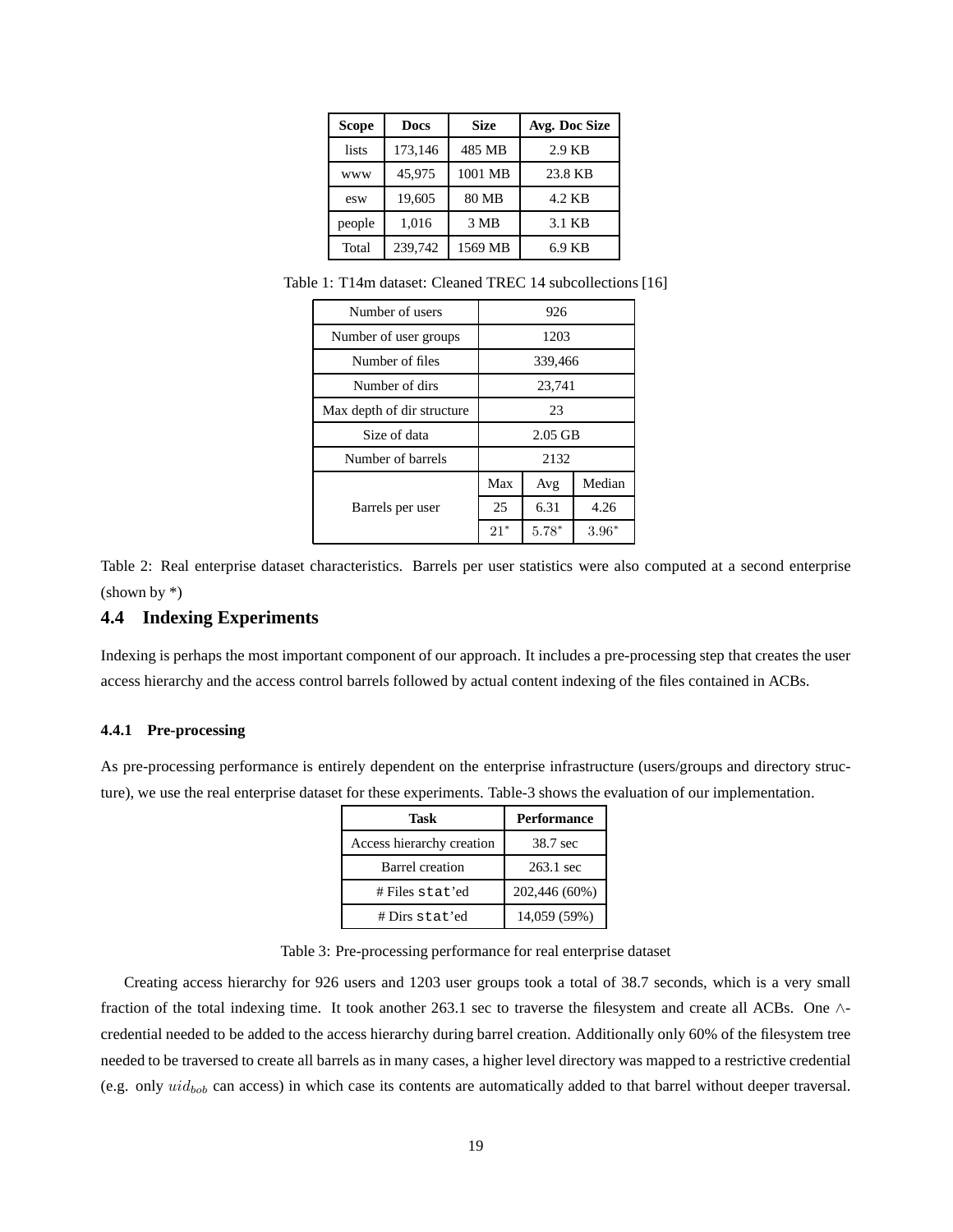

Figure 11: Indexing T14m dataset

Overall, these costs are only 10% of the distributed indexing approach and 6% of the centralized approach (Table-4).

#### **4.4.2 Content Indexing**

For indexing of documents, we used the *arrow* indexing and search component of the Bow Toolkit [24] developed at CMU. We modified the ranking algorithm of the toolkit to the distributed IR algorithm of [20]. For our experiments, we considered two architectures: (1) *Centralized Single Index (CSI)* - a centralized single index for the entire dataset analogous to the available enterprise search products<sup>6</sup>, and (2) *Barrel-based Distributed Indexing (BDI)* - our barrels based distributed indexing approach. *BDI-m* denotes the case when m machines are used to index barrels in parallel.

Figure-11 shows the time to index different number of documents of the T14m dataset ranging from 25K to 240K. For BDI architectures, the documents were equally divided between the participating machines for indexing. From the graph, CSI outperforms the BDI approaches when the number of documents is small. This occurs due to the pre-processing costs that the BDI approaches incur. However, as the number of documents increases, BDI approaches quickly outperform the CSI approach. The distribution of data into ACBs has allowed us to exploit available enterprise machines for faster indexing time (an 85% improvement for 240K files).

The results for the T14m dataset above are a little optimistic as it considers a uniform size and distribution of barrels. However, in reality there could be a few barrels that are significantly larger than the others and dominate the indexing times. To evaluate this, we performed indexing for our real enterprise dataset. As shown in Table-4, the barrel for the all node (files that can be read by all users) was significantly larger and took longer than all other barrels combined (and thus total time does not vary with number of machines). However, it was still 38% more efficient than the CSI approach. In general, distribution is most helpful when there are many such large barrels and we expect that to be true in an enterprise-scale environment.

| <b>Type</b> | #Max-Docs | Time $(s)$ | <b>Savings</b> |
|-------------|-----------|------------|----------------|
| <b>CSI</b>  | 339,466   | 4640       |                |
| <b>BDI</b>  | 189,546   | 2902       | 38%            |

Table 4: Indexing times for real enterprise directory structure. #Max-Docs is the number of documents in the largest barrel

<sup>&</sup>lt;sup>6</sup>Recall that this architecture does not guarantee privacy preserving search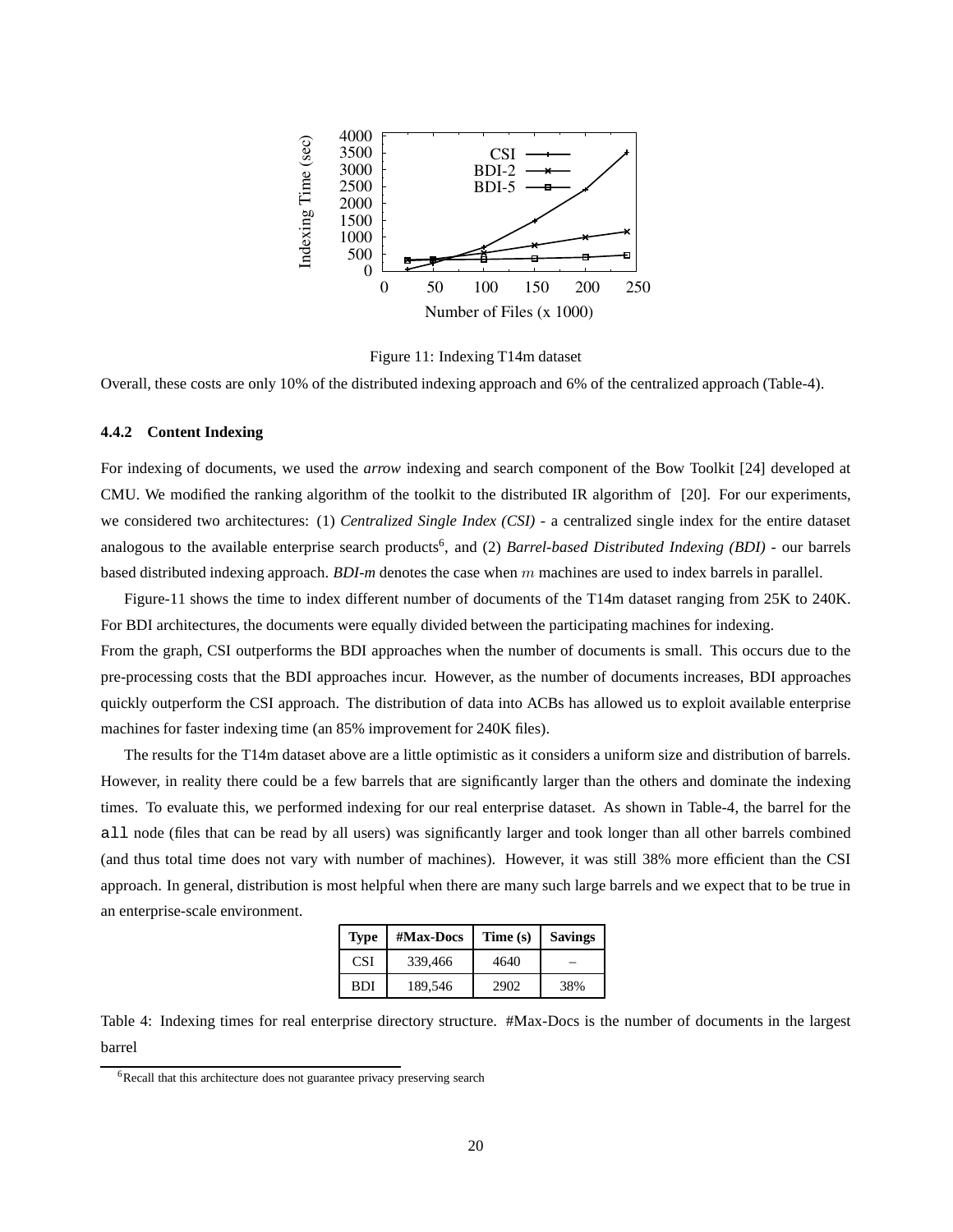## **4.5 Searching**

Recall that searching in our approach requires combining multiple barrels. However, given the small number of barrels per user, overheads should not drastically deteriorate query performance. Secondly, since our approach does not have to perform access control at runtime, there would be some savings in query runtime performance as compared to the CSI approach.

For the querying experiments we used 150 queries obtained from TREC 14 Email search. The queries had an average of 5.35 terms per query. The results for CSI and n-BDI (where  $n$  is the number of barrels combined) are reported in Table-5.

| <b>Type</b> | <b>Index size</b> | <b>Loading time</b> | Avg. time / query |
|-------------|-------------------|---------------------|-------------------|
| <b>CSI</b>  | 230 MB            | 2.5 s               | 131.12 ms         |
| $2-BDI$     | 258 MB            | 3.37 s              | 112.89 ms         |
| $5-BDI$     | 269 MB            | $5.68$ s            | 130.68 ms         |
| $10-BDI$    | 280 MB            | 6.90 s              | 149.90 ms         |

Table 5: Search performance comparison for TREC 14 *lists*. Loading time is the time to load all indices in memory

First notice that the BDI approaches have slightly larger indices. This is due to the fact that they have to store many words multiple times in different barrel vocabularies. Next, the time to load indices into memory also increases with the number of barrels as there are more file I/Os to gather the index data. However, this is only a one-time cost and once indices are cached, queries proceed normally. Finally, the average query time for BDI approaches is comparable to CSI with 2-BDI and 5-BDI even outperforming it by saving on the privileges check required at runtime in the CSI approach.

We also compared the ranking of the BDI approaches to CSI ranking. For this we evaluated the percentage of top-10 results of the CSI approach that occurred in top-100

of the distributed approach and their average ranks. As shown in Table-6, for our average case of 5 barrels per user, nearly 70% of top-10 results occurred in top-100 of the BDI approach with an average rank of 14. We believe that ranking can be further improved using more sophisticated distributed ranking measures.

| <b>Type</b> | $10$ -in- $100$ | Avg. Rank |
|-------------|-----------------|-----------|
| $2-BDI$     | 75%             | 13        |
| 5-BDI       | 68%             | 14        |
| $10 - BDI$  | 61%             | 15        |

Table 6: Ranking comparison for TREC 14 *lists*. 10-in-100 is the % age of CSI top-10 results in top-100 of x-BDI and avg-rank is the average rank of CSI top-10 results in x-BDI top-100

# **5 Design Extensions**

The distributed nature of the ACB approach makes it suitable for search in a number of other enterprise scenarios. We discuss two extensions of the design for (a) seamless integration with desktop search, and (b) secure search in (untrusted) storage service provider setups.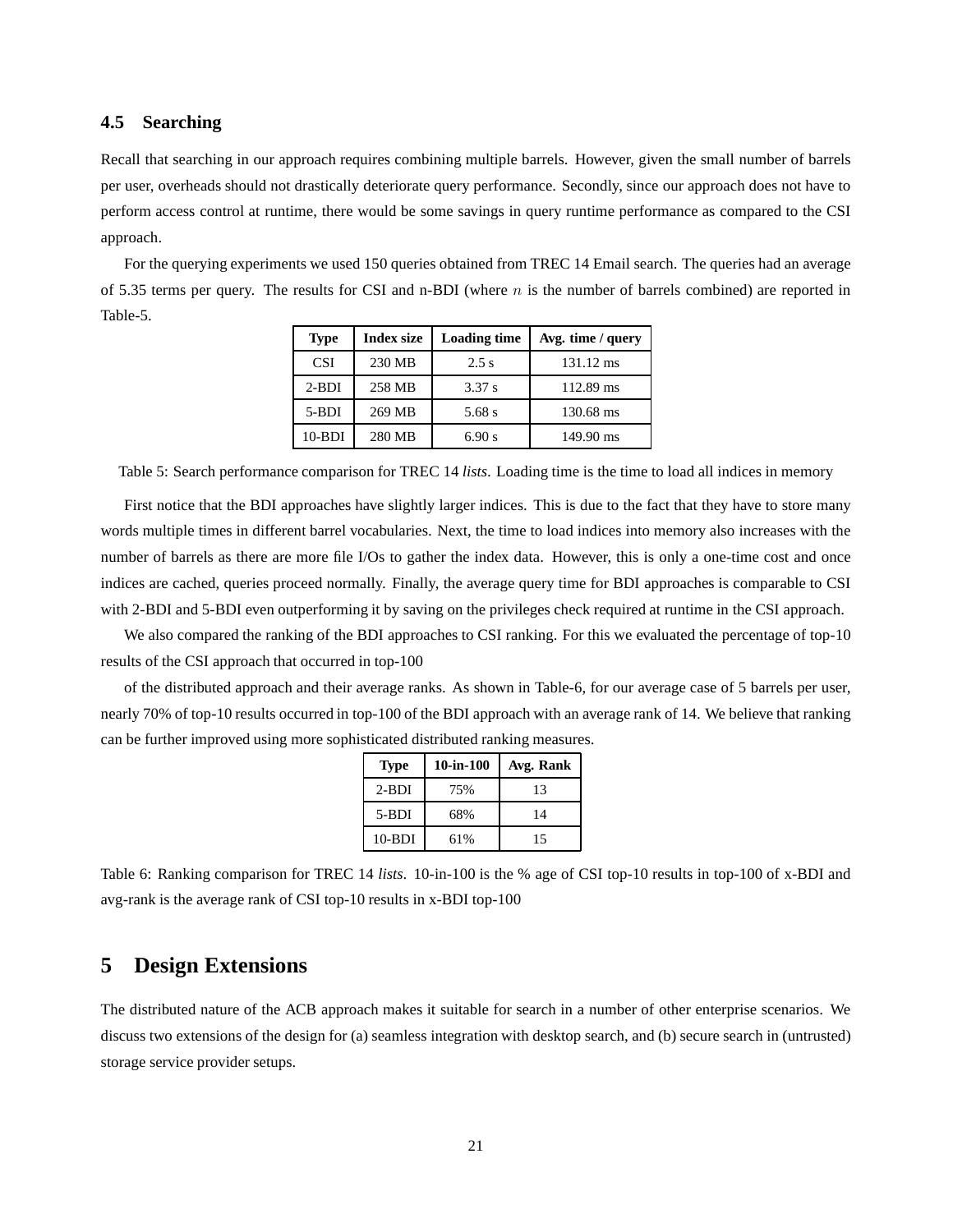### **5.1 Unified Desktop-Enterprise Search**

A common challenge in enterprise environments is that data is typically spread into multiple islands lacking unified control. The primary contributing reason to this issue is the data on user laptops as it is not regularly backed up to file servers. Now, consider the problem of search in this environment from a user's perspective. A user *Jane* wants to quickly understand the nitty-gritties of enterprise search and remembers seeing related documents in the past, some on her laptop and some on her workstation in office. In the current data-islands scenario, she will have to issue two distinct queries (one on her laptop and another to the enterprise search system) and then manually rank the documents returned from the two systems in order to find the best ones.

In contrast, our approach can unify search over these data islands because of its intrinsic distributed nature. This is accomplished using a local orchestrator on the user's personal machine (see Figure-2) which has similar functionality to the global orchestrator though only at the scale of a single user. It interacts with the local indexer to index documents on local storage. For handling search, it treats the local index as another barrel and combines it with user accessible barrels  $(V_u^*)$  from the enterprise. This provides a seamless integration of local indices with accessible barrel indices in the enterprise.

### **5.2 Secure Search with Untrusted Search Service Providers**

Another advantage of the ACB-based approach is that we can securely support search service provider (SSP) environments. As mentioned in §2, such environments have an external third-party that hosts search indices for data that is also typically outsourced to a storage service provider. The setup works as follows. Before an enterprise encrypts its data for archival at the storage service provider, it indexes the data using software or even a hardware appliance. The indices can then be sent to the same or potentially a different service provider. In such environments, it is crucial that no private information is leaked out to the SSP along with continuing to meet the intrinsic multiuser ACAS requirements. All existing single-index enterprise search products fail to support such environments since they perform access control at query runtime and an SSP environment lacks a trusted agent to do this. In contrast, our scheme can be extended to securely support these untrusted SSP-hosted indices. The description follows.

Recall that for a vocabulary of keywords, an index consists of multiple rows with a row for each keyword w. The row for w includes its TFIDF statistics from the files in barrel  $ACB_i$  and a list of files that contain w. Our primary task is to hide the file names and vocabulary from the SSP. We can do this using the following cryptography technique.

We associate each barrel  $ACB_i$  with a randomly generated barrel encryption key  $K_i$ . Only the users who have the required credentials to search the barrel  $ACB_i$  have the knowledge of  $K_i$ . This can be done by writing the key to a file stored in the enterprise global namespace using the same permission settings as the barrel itself. Only the users that can access  $ACB_i$  can get this key. Now, given a barrel encryption key  $K_i$ , we replace each keyword w in barrel  $ACB_i$ 's vocabulary with a keyed hash value  $KH_{K_i}(w)$ , where  $KH$  denotes a pseudo-random function like HMAC-MD5 or HMAC-SHA1 [19]. Next, we present two approaches that differ in the level of trust placed at the SSP and the computation/communication overhead incurred at the client.

As a first approach (referred to as BDI-T) we leave the TFIDF statistics unencrypted and encrypt *each* file name separately with the barrel encryption key  $K_i$ . Now, given a search query with keyword w from a user  $u$ , the user's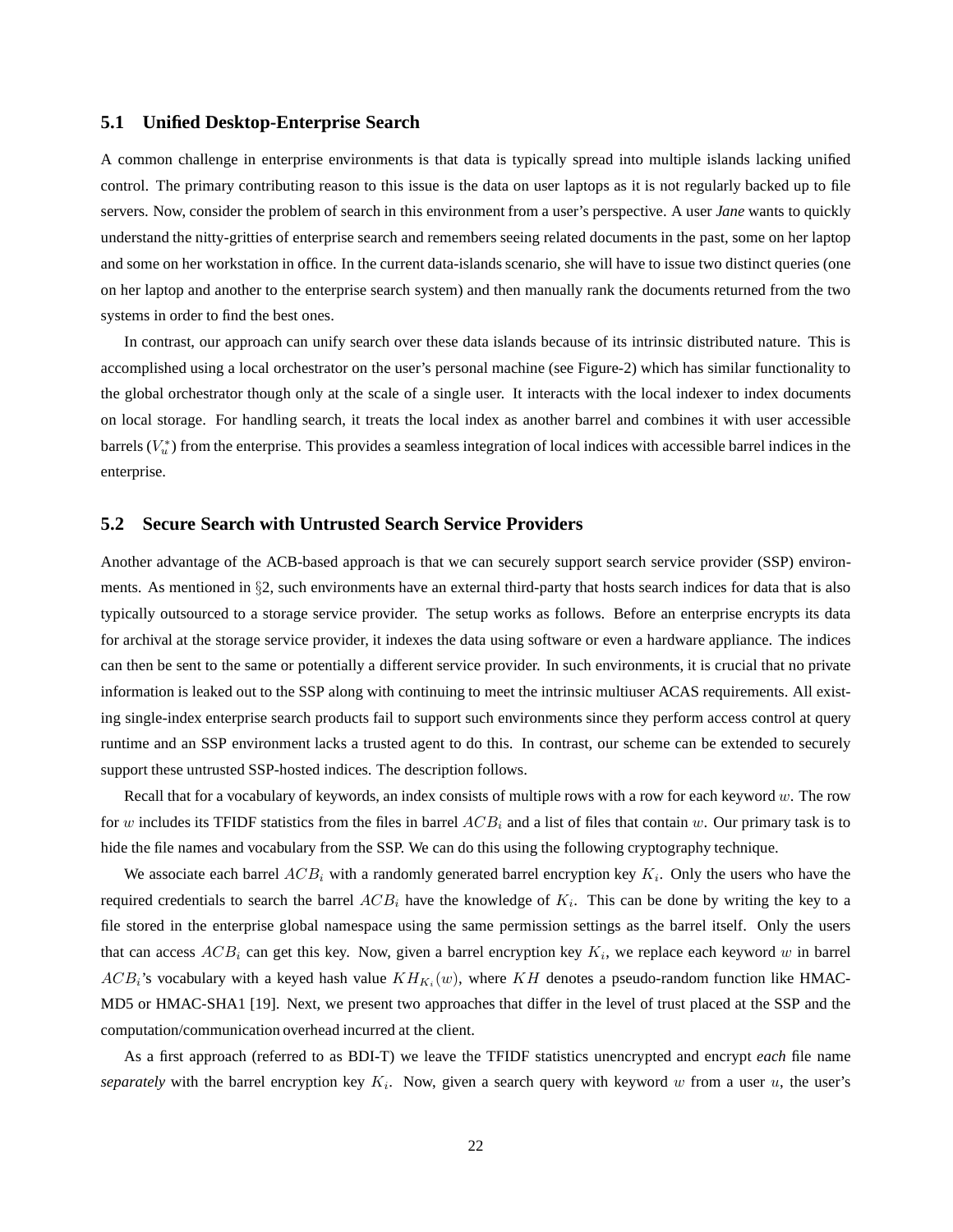



Figure 13: Communication Costs

client initiates a search for  $KH_{K_i}(w)$  for all i such that  $ACB_i$  is searchable by the user u. Note that if a barrel j is not searchable by the user u, then the user u does not know the barrel encryption key  $K_j$  and thus cannot even guess the keyword  $KH_{K_j}(w)$ . The SSP performs a regular distributed IR search over user-accessible barrels for  $KH_{K_i}(w)$ and returns a ranked list of encrypted file names which the user can decrypt with  $K_i$ . SSP can do this ranking as TFIDF statistics were left unencrypted. However, this approach is vulnerable to a frequency inference attack (on the frequency of keywords in the index). A frequency inference attack attempts to infer a keyword from its popularity, say the number of files that contain the keyword, information which is contained within the unhidden TFIDF statistics. Such frequency inference attacks can be thwarted using multiple SSPs. Please refer to §5.4 for one such technique.

A second approach, referred as BDI-U, is to hide the index statistics from the SSP as well. Similar to the first approach, we replace each keyword w in barrel  $ACB_i$ 's vocabulary with a keyed hash value  $KH_{K_i}(w)$ , but instead of encrypting only the file names, we encrypt the entire row (including the TFIDF statistics) with the barrel encryption key  $K_i$ . When the SSP receives a search query with keyword  $KH_{K_i}(w)$  from a user u, it returns the encrypted rows in the index corresponding to the keyword  $KH_{K_i}(w)$ . Now, the client has to perform some computation to decrypt and merge the results obtained from different barrels and present a final ranked list of files to the user. This approach preserves the privacy of the index statistics along with file names and vocabulary by incurring some computation and communication overhead at the client.

### **5.3 SSP Search Evaluation**

Our SSP experiments compare the two approaches discussed above: BDI-T trusts the SSP with index statistics and only hides file names and words and BDI-U that hides everything.

Figure-12 and 13 show the computation and communication overhead incurred by the SSP approach over an approach wherein the SSP is completely trusted (nothing is hidden – used only for a baseline comparison).

The indexing cost for BDI-T is higher since we encrypt each filename separately, unlike BDI-U which encrypts the entire list of file names and index statistics for each keyword (encrypting file names separately requires each file name to be padded such that its length is an integer multiple of 16 bytes, a requirement of the encryption algorithms). On the other hand BDI-U incurs a higher cost for search. Computation cost is higher because BDI-U requires client side computation to decrypt and merge the results from multiple barrels. Communication cost is high because in BDI-U the SSP sends the entire list of file names for a keyword (along with the index statistics) to the client rather than sending a short-listed set of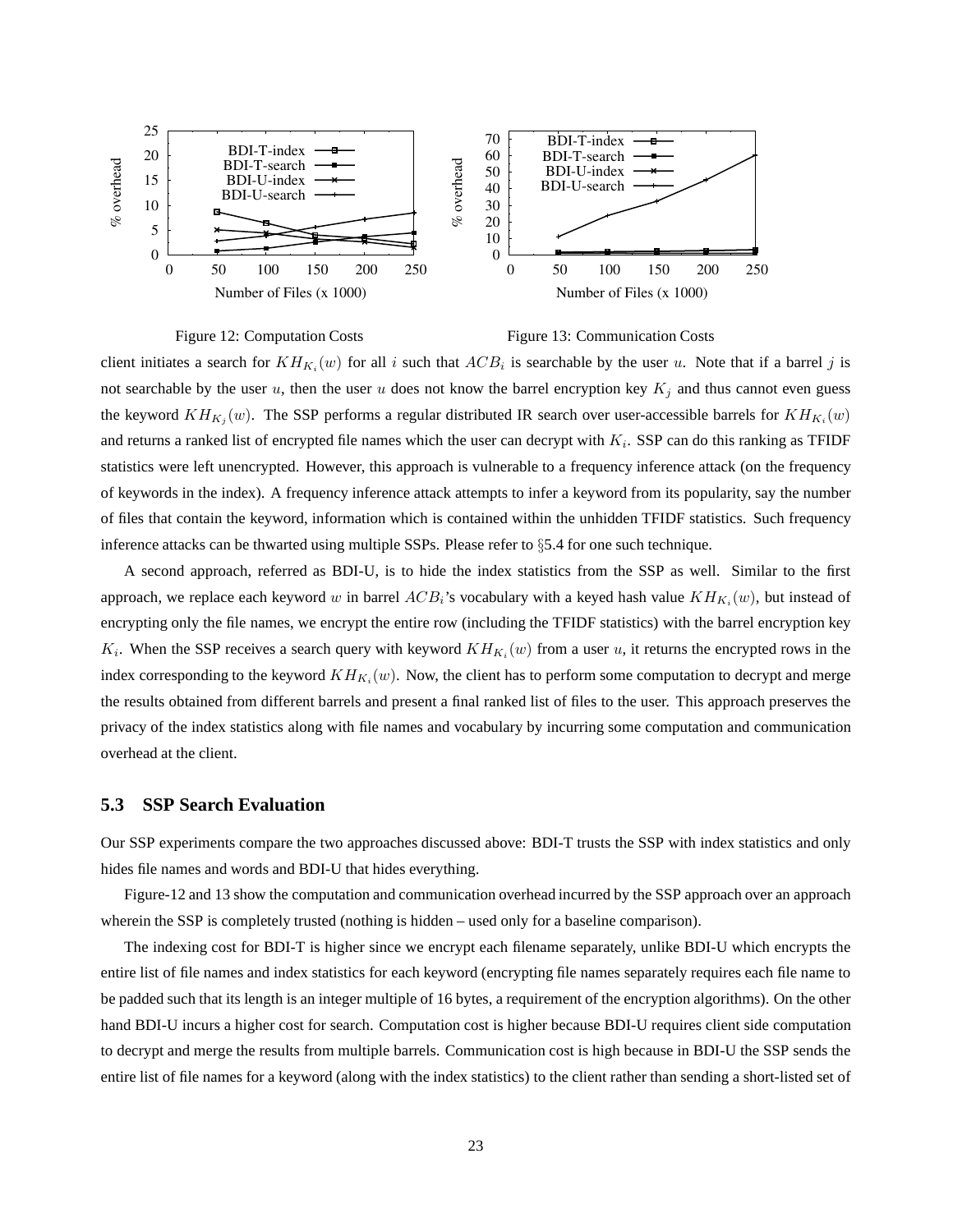ranked files. Note that the total number of files that match a keyword can be significantly larger than the result set, hence, the communication overhead in BDI-U is larger than BDI-T.

### **5.4 Thwarting Frequency Inference Attacks at SSPs**

The first secure search approach for SSP environments (BDI-T) presented in §5.2 is vulnerable to frequency inference attacks. A frequency inference attack attempts to infer a keyword from its popularity, say the number of files that contain the keyword, information which is contained within the TFIDF statistics, left unencrypted. However, such frequency inference attacks can be thwarted using multiple SSPs assuming that the SSPs do not collude with one another. The primary reason a frequency inference attack works is that we expose the frequency of keywords to a SSP. However, one can largely obfuscate this information by partitioning the index across multiple SSPs. Indeed if all keywords appear equally popular to a SSP then the SSP cannot gain any additional information from a frequency inference attack. This technique is best explained with an example. Let us suppose that we have two keywords  $w_1$  and  $w_2$  with  $w_1$  being twice as popular as  $w_2$ . Also assume that we have two SSPs,  $SSP_1$  and  $SSP_2$ . We partition the index for keyword  $w_1$  into two halves and store one half at each of the SSP. We store the index for the keyword  $w_2$  entirely in  $SSP_1$ . From the perspective of  $SSP_1$  both the keywords  $w_1$  and  $w_2$  are equally popular. Unless the SSPs collude with one another, the apparent popularity of all keywords for all SSPs is identical. In general one can extend this approach to multiple keywords and multiple SSPs as follows. Let  $f_1, f_2, \dots, f_T$  denote the frequency (popularity) of T keywords. Let  $min f = min(f_1, f_2, \dots, f_T)$  $f_2, \dots, f_T$ ). For a keyword  $w_i$  with popularity  $f_i$ , we calculate

$$
NSSP_i = min\left(\frac{f_i}{minf}, NSSP\right)
$$

where NSSP is the total number of SSPs available. Now, divide the index for keyword  $w_i$  amongst  $NSSP_i$  randomly chosen SSPs from the set of NSSP SSPs.

To measure the effect of using multiple SSPs, we use entropy as the measure of an effectiveness of a frequency inference attack. Let  $f_1, f_2, \dots, f_T$  denote the freqency of T keywords normalized such that  $\sum_{i=1}^T f_i = 1$ ; then the entropy is computed as

$$
S_{act} = -\sum_{i=1}^{T} f_i * \log f_i
$$

Note that entropy denotes the degree of randomness in the system; hence, larger the entropy more the randomness and harder it is for the SSP to perform a frequency inference attack. If the popularity of all keywords are equal, that is,  $f_i =$  $\frac{1}{T}$  for all *i*, then the entropy is maximum  $S_{max} = \log T$ . Let  $NSSP_i$  denote the number of SSPs in which keyword  $w_i$  is stored. Then the apparent popularity of keyword  $w_i$  as measured by the SSPs is  $f'_i = \frac{f_i}{NSSP_i}$ , where  $NSSP_i$  is determined as described in §5.2. One can measure the apparent entropy of T keywords on normalized apparent frequencies  $\sum_{i=1}^{T} f'_i$ = 1; then the apparent entropy is computed as  $S_{app} = -\sum_{i=1}^{T} f'_i * \log f'_i$ .

Figure 14 shows the apparent entropy as the number of SSPs increases. Observe that even with five SSPs the apparent entropy can be almost close to the maximum entropy  $S_{max}$ .

Figure 15 shows the apparent entropy as the collusion amongst SSPs increases with  $NSSP = 5$ . As more SSPs collude the apparent frequency of a keyword stored by the colluding SSPs gets closer to its actual frequency. Indeed if all the SSPs collude with one another, the apparent entropy  $S_{app}$  = actual entropy  $S_{act}$ .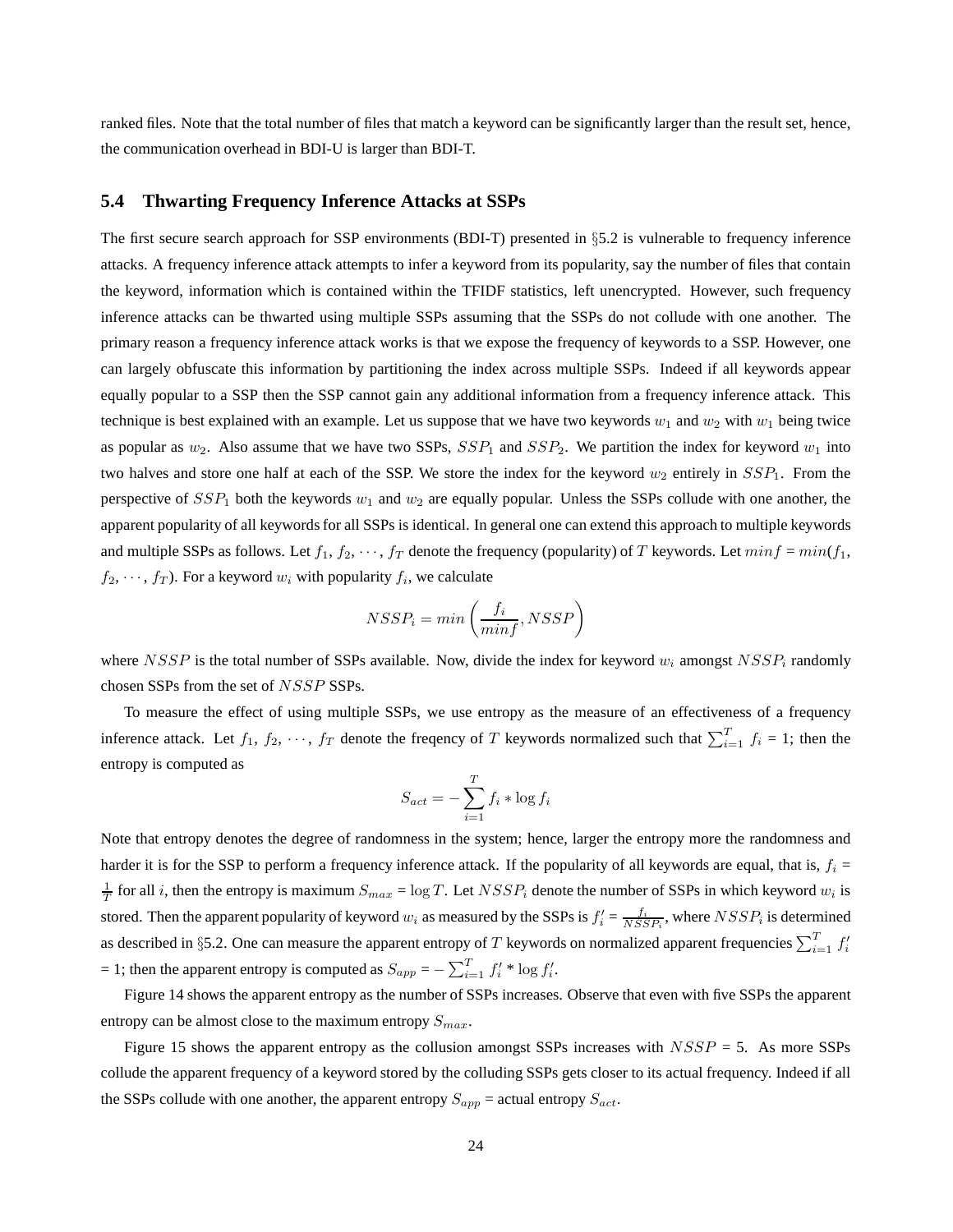

| Figure 14: Entropy, no collusion |  |  |  |  |  |
|----------------------------------|--|--|--|--|--|
|----------------------------------|--|--|--|--|--|

Figure 15: Entropy with collusion

|                                   | <b>Desktop Search</b> | <b>Enterprise Search</b> | <b>Wumpus</b> $[3]$          | <b>Our Approach</b>               |
|-----------------------------------|-----------------------|--------------------------|------------------------------|-----------------------------------|
| <b>Access Control Integration</b> | Indexing              | <b>Query Runtime</b>     | <b>Query Runtime</b>         | Indexing                          |
| <b>ACAS</b> Requirement           | Satisfied             | Not satisfied            | Satisfied                    | Satisfied                         |
| Service Provider Support          | N <sub>0</sub>        | N <sub>0</sub>           | N <sub>0</sub>               | Yes                               |
| <b>Search Consolidation</b>       | N <sub>0</sub>        | N <sub>0</sub>           | No                           | Yes                               |
| Architecture                      | Centralized           | Centralized              | Centralized                  | Distributed & parallel            |
| Overheads                         | High space $&$ up-    | Runtime privileges       | Runtime query<br>transforma- | processing $\&$<br><b>Barrels</b> |
|                                   | date costs            | check                    | tion & privileges check      | runtime results merging           |

Figure 16: Comparison of search approaches

# **6 Related Work**

We have already described existing work in enterprise search and how our approach tackles the problem differently. Table-7 summarizes this discussion and compares all approaches on various attributes. In the rest of this section, we will cover related work in distributed IR, private search, and keyword based search over encrypted data, similar to our SSP environment.

The growth of geographically separated file collections have made distributed information retrieval a necessity. Kretser et al [20] compare different approaches of distributed retrieval. They conclude that distributed IR systems can be as fast and effective (quality-wise) as the monolithic systems using four distributed collections. Xu and Callan [36] and Powell et al [26] suggest that the effectiveness of distributed information retrieval systems can drop by up to 30% when the number of collections exceeds 100. However, in our approach the number of collections (number of barrels per user) was on an average about 6 and a maximum of 25 (see Table-2). Our algorithms to construct a minimal set of ACBs (see §3.1.2) ensure that the number of barrels per user is small and thus one can hope to obtain high quality results as predicted by [20]. In addition, one could also deploy query expansion and careful source selection [36, 26] to enhance the effectiveness of our approach.

Bawa et al [1] present techniques for constructing a privacy preserving index on documents in a multi-organizational setting. Their goal is to construct a centralized index that can be made public without giving out any private information. Similar to other enterprise search techniques they apply access control at query runtime and incur higher overheads than our proposal. Our approach focuses on integrating access control with search in a single enterprise setting and is more efficient.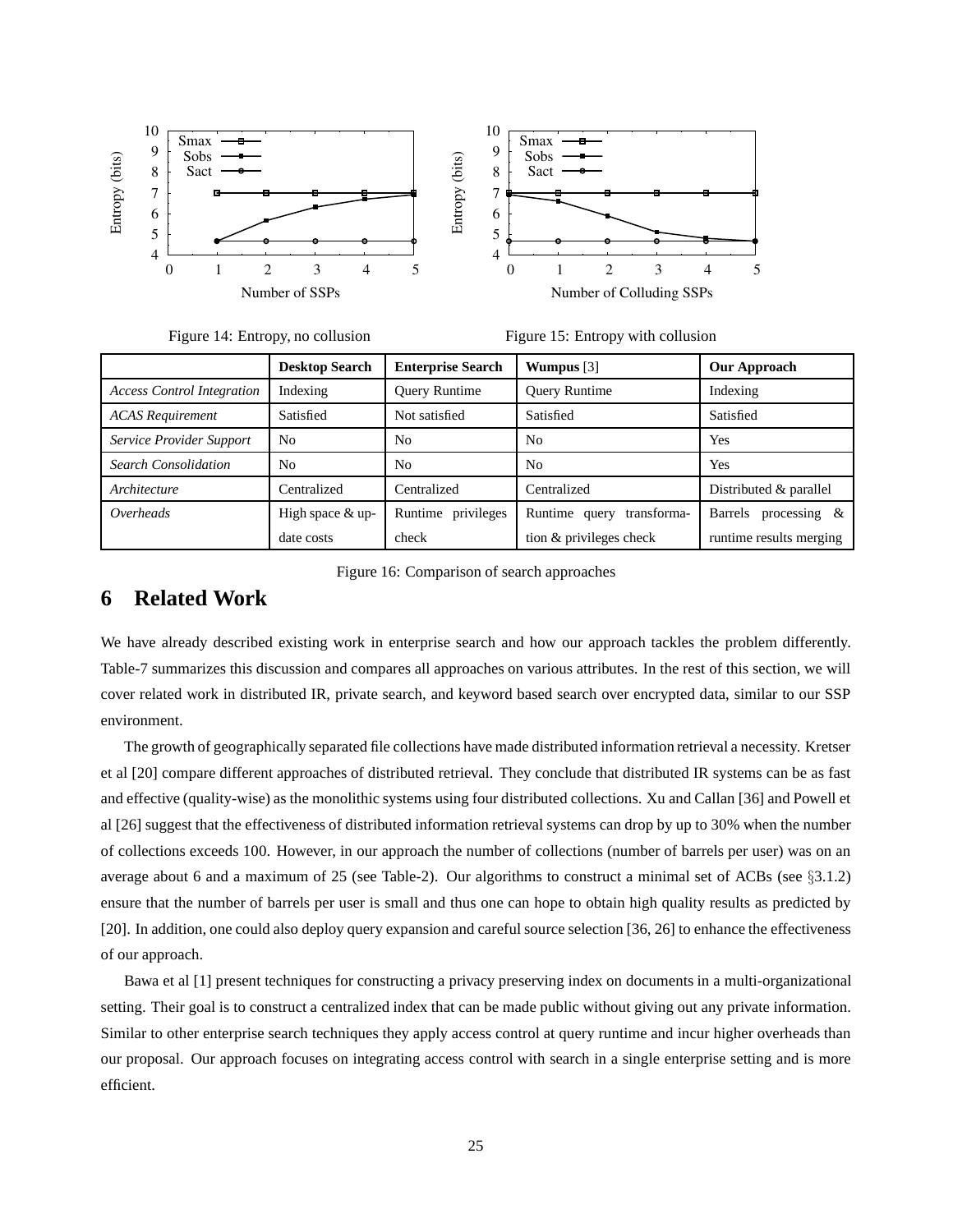Private information retrieval (PIR) was first introduced as a problem by Chor et al [5] – a user wishes to retrieve the  $i^{th}$  bit in a database without revealing any information about i. PIR schemes often require multiple non-colluding servers, operate in multiple rounds, are resource-intensive and do not support keyword search. Hence, several authors have focused on efficient solutions and their security guarantees. Another direction of work has focused on running queries over encrypted data at an untrusted server [15, 32, 4]. These schemes require the user to know a secret key with which the searchable content of the document is encrypted. They ensure that only the frequency profile of the queried keywords is revealed to the search service provider (similar to our BDI-T approach). However, these approaches do not consider a multiuser enterprise setting where in addition to keeping the data private from the SSP, one needs to enforce access control rules on the users. Our approach cleverly partitions the search problem into two parts: an access control problem that is handled by our barrels-based secure indices, and a privacy problem if such indices are hosted by a thirdparty search service provider. Indeed, we can leverage any approach [32, 2] that provide privacy preserving search over an untrusted service provider hosted index.

Google Search-Across-Computers [11] provides an insecure and non-privacy preserving solution to store files and indices at a remote service provider. There are some commercial storage service providers that allow files to be encrypted and stored securely at the data center [8, 25]. Several researchers have also focused on building cryptographic filesystems [18, 10, 21] that store files in an encrypted manner and use key management protocols to ensure that a user has a file's key if and only if the user is permitted to access that file. We can leverage any such approach that stores encrypted files in combination with a privacy preserving search capability.

# **7 Conclusions and Future Work**

In this work, we presented an efficient and secure approach to enterprise search. We demonstrated the inadequacy of existing solutions at ensuring privacy preserving search and developed distributed techniques that elegantly capture access control semantics of enterprise repositories, using novel *access control barrel (ACB)* and *user access hierarchy* concepts. The distributed and parallel nature of our solution helps improve indexing efficiency and reduces resource requirements for search servers. It also seamlessly integrates single-user desktop search with enterprise search and unlike all existing approaches, can provide security in external search service provider environments. Our experimental evaluation on synthetic and real datasets shows improved indexing efficiency and minimal overheads for ACB processing.

As part of future work, we intend to integrate data-specific indexing and search mechanisms with our approach. This becomes necessary when users want to search (and rank) on higher level metadata concepts along with full content search.

# **References**

- [1] M. Bawa, R. Bayardo, and R. Agarwal. Privacy-preserving indexing of documents on the network. In *VLDB*, 2003.
- [2] D. Boneh, G. Crescenzo, R. Ostrovsky, and G. Persiano. Public key encryption with keyword search. In *Eurocrypt*, 2004.
- [3] S. Büttcher and C. Clarke. A security model for full-text file system search in multi-user environments. In *USENIX Conf. on File and Storage Technologies (FAST)*, 2005.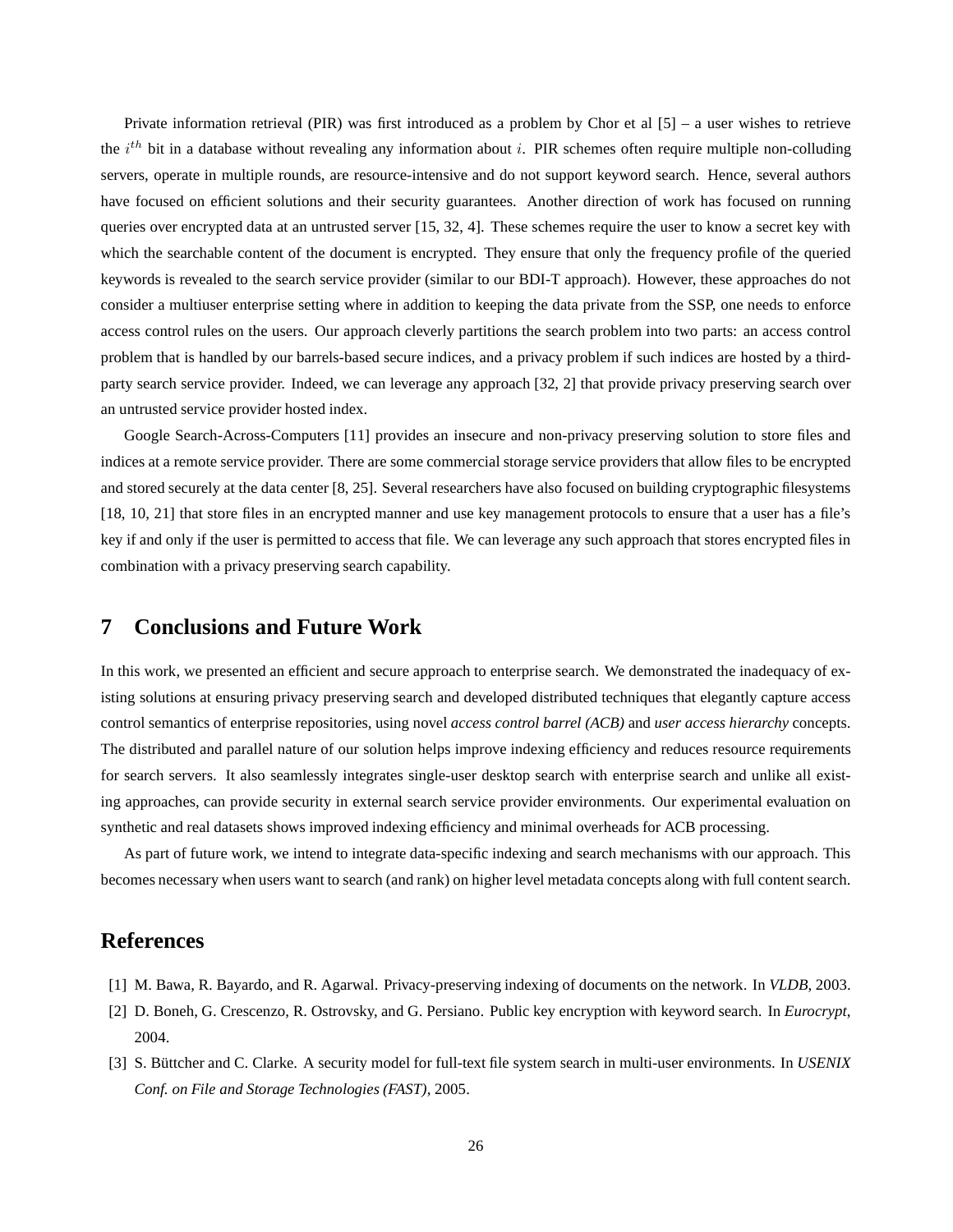- [4] Y.C. Chang and M. Mitzenmacher. Privacy preserving keyword searches on remote encrypted data. In *Applied Cryptography and Network Security*, 2005.
- [5] B. Chor, O. Goldreich, E. Kushilevitz, and M. Sudan. Private information retrieval. In *FOCS*, 1995.
- [6] Google Desktop. *http://desktop.google.com*.
- [7] Yahoo Desktop. *http://desktop.yahoo.com*.
- [8] Arsenal Digital. *http://www.arsenaldigital.com*.
- [9] Windows Desktop Search for Enterprise. *http://www.microsoft.com/windows/desktopsearch*.
- [10] E. Goh, H. Shacham, N. Modadugu, and D. Boneh. SiRiUS: securing remote untrusted storage. In *NDSS*, 2003.
- [11] Google. *http://desktop.google.com/features.html#searchremote*.
- [12] Butler Group. Unlocking value from text-based information. *Review Journal Article*, March 2003.
- [13] Gartner Group. *http://www.gartner.com*.
- [14] A. Grunbacher and A. Nuremberg. POSIX Access Control Lists on Linux. *http://www.suse.de/%7Eagruen/acl/linuxacls/online*.
- [15] H. Hacigumus, B. Iyer, C. Li, and S. Mehrotra. Executing SQL over encrypted data in the database service provider model. In *SIGMOD*, 2002.
- [16] Daqing He. Cleaned W3C Subcollections. *http://www.sis.pitt.edu/%7Edaqing/w3c-cleaned.html*.
- [17] IBM WebSphere Information Integrator. *http://www-306.ibm.com/software/data/integration/db2ii*.
- [18] M. Kallahalla, E. Riedel, R. Swaminathan, Q. Wang, and K. Fu. Plutus: Scalable secure file sharing on untrusted storage. In *USENIX Conf. on File and Storage Technologies (FAST)*, 2003.
- [19] H. Krawczyk, M. Bellare, and R. Canetti. HMAC: Keyed-hashing for message authentication. *http://www.faqs.org/rfcs/rfc2104.html*.
- [20] O. Kretser, A. Moffat, T. Shimmin, and J. Zobel. Methodologies for distributed information retrieval. In *ICDCS*, 1998.
- [21] J. Li, M. Krohn, and D. Mazieres. Secure untrusted data repository SUNDR. In *OSDI*, 2004.
- [22] Linux Manual Pages. *man command-name*.
- [23] R. Love and J. McCutchan. inotify linux file system monitor.
- [24] A. McCallum. Bow: A toolkit for statistical language modeling, text retrieval, classification and clustering. *http://www.cs.cmu.edu/%7Emccallum/bow*.
- [25] Iron mountain. *http://www.ironmountain.com*.
- [26] A. Powell, J.French, J.Callan, M.Connell, and C.Viles. The impact of database selection on distributed searching. *SIGIR*, 2000.
- [27] D. Ritchie and K. Thompson. The UNIX Time-Sharing System. *Communications of the ACM*, 17(7), 1974.
- [28] S. Robertson, S. Walker, and M. Beaulieu. Okapi at trec-7: Automatic ad hoc, filtering, vlc and interactive. In *TREC*, 1998.
- [29] Coveo Enterprise Search. *http://www.coveo.com*.
- [30] Google Enterprise Search. *http://www.google.com/enterprise*.
- [31] Amazon Simple Storage Service. *http://aws.amazon.com/s3*.
- [32] D. Song, D. Wagner, and A. Perrig. Practical techniquesfor searches over encrypted data. In *IEEE S & P Symposium*,